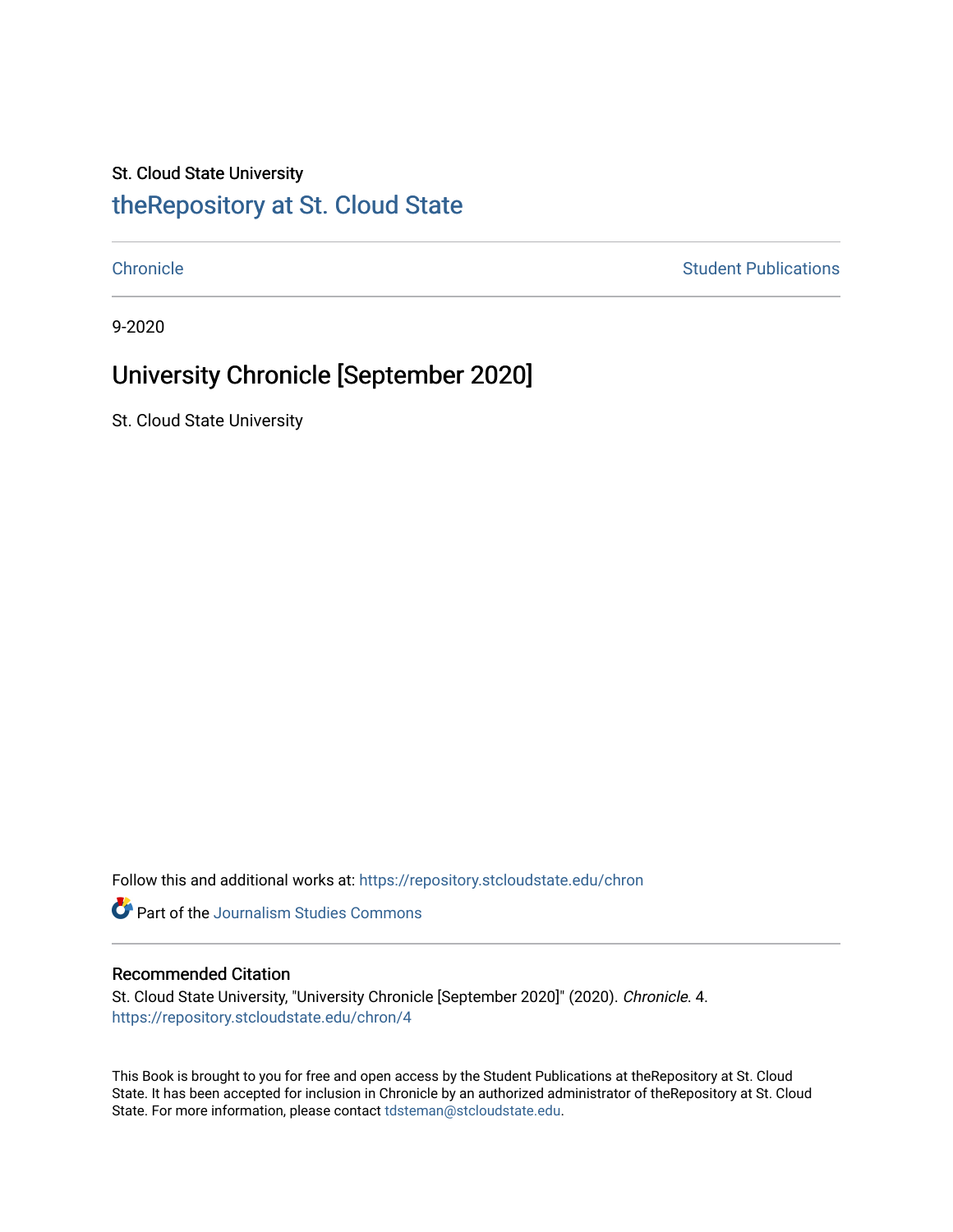*Information wants to be free*

*September 2020 Edition* Publication 96 Vol. 1 St. Cloud State University, St. Cloud, MN *[www.universitychron.](http://universitychron.com/)* 

# FALL 2020 CONVOCATION; PRESIDENT WACKER addresses SCSU's past, present, and future

#### By Tim Speier Asst. Managing Editor

As students and faculty prepare for the fall semester to get underway, St. Cloud State University President Robbyn Wacker presented the Fall Convocation to address SCSU plans for the future of the University. Provost Daniel Gregory and Student Government President Surkhel Yousafzai gave opening remarks to address not only the Coronavirus, but also talked about the impact of the killing of George Floyd on our community.

The Fall Convocation took place in the Ritsche Auditorium on Aug. 18 along with being simulcast in the Atwood Memorial Center Ballroom and online.

With this being the first meeting since the unexpected closure of campus due to the Coronavirus back in March, Gregory opened by thanking everyone that worked tirelessly to move a campus online.

"The way that [the faculty] approach their work with a 'find a solution' attitude was truly also very amazing," said Gregory. "It can be seen in how our faculty, in three weeks, transitioned every one of our courses [to] remote delivery and how they've worked all summer to develop a portfolio program that balances President Wacker's asking us to have a[n] in person component to our classes, with also having the flexibility to adjust to the virus."



That plan will be

to open their doors for the fall semester to over 8,100 students, with roughly 80% of students having some sort of in person instruction on Aug. 24, according to the Town Hall presented on August 13.

In his closing remarks, Gregory addressed the negative aspects surrounding SCSU and how the focus seems to be on programs and initiatives that are struggling, or on things that have not gone as planned.

"I don't think we spend nearly enough time paying attention to our colleagues' success, sharing our congrats with a colleague that has accomplished something positive, bragging about the programs in their colleges … we just don't brag about each other, or hold each other up when we should," said Gregory.

In the second year of Wacker's "It Time" initiative, the plan is to redefine what it means to be a "Regional University" and to create distinctive differences from other universities in order to address the negative effects that SCSU is facing.



"It's time to focus on the changes that will take our challenges and turn them into our opportunities," said Wacker. "It's time to be bold, to push boundaries, and to take control of our future." In order to take control of their future and redefine how SCSU is seen as a Regional Comprehensive University, Wacker laid out her five step approach to accomplish this. The first step in the plan is to expand what it means to be regional. This means that the University will continue to recruit in Minnesota while still

recruiting from across the country and internationally, with a goal of expanding new out of state Undergraduate and Masters enrollment in the fall of 2021 by 1% each.

In regards to international student numbers, SCSU plans to maintain their Undergraduate enrollment number while increasing their Masters program numbers by 1%.

Along

their numbers, SCSU plans on establishing and redefining programs in the School for Professional and Continuing Education to reach more non-traditional students. This will be accomplished by offering three new online degrees, five new certificates or alternative credentials, and increasing non-traditional enrollment 10% by 2021.

The second step in this process is to be a distinctive comprehensive university that is recognized as a leader in holistic health and wellness, leadership, education, and engineering and applied sciences. This includes a three year plan to add Undergraduate, Masters, Doctoral, and certificate programs in each of those four areas.

**[universitychron](http://www.facebook.com/universitychron/) [@UniversityChron](http://twitter.com/UniversityChron)** 

Current plans for holistic health and wellness are to pursue an academic partnership with the University of Minnesota. SCSU will also be looking to partner with the University of Minnesota in providing a Doctorate of Nurse Practitioner.

maintaining and increasing schools "to designate the The University is working with the School of Health and Human Services and the School of Education to take steps in renaming with them as colleges instead of fact that that college will have a significant portfolio of distinction and other masters and doctoral programs to be added in the future." To assist in enrollment growth nationwide, Wacker wants to get national recognition for selected programs.

Along with those initiatives, SCSU will reorganize the current programs in the College of Science and Engineering (COSE) to create a Polytech Institute. This would not only help distinguish the college as a leader in this area but it would be the first of its kind in Minnesota.

See CONVOCATION on Page 4

SCSU President Robbyn Wacker addresses the crowd during the 2020 Convocation. Photo Credit: Tim Speier



## UNIVERSITY CHRONICLE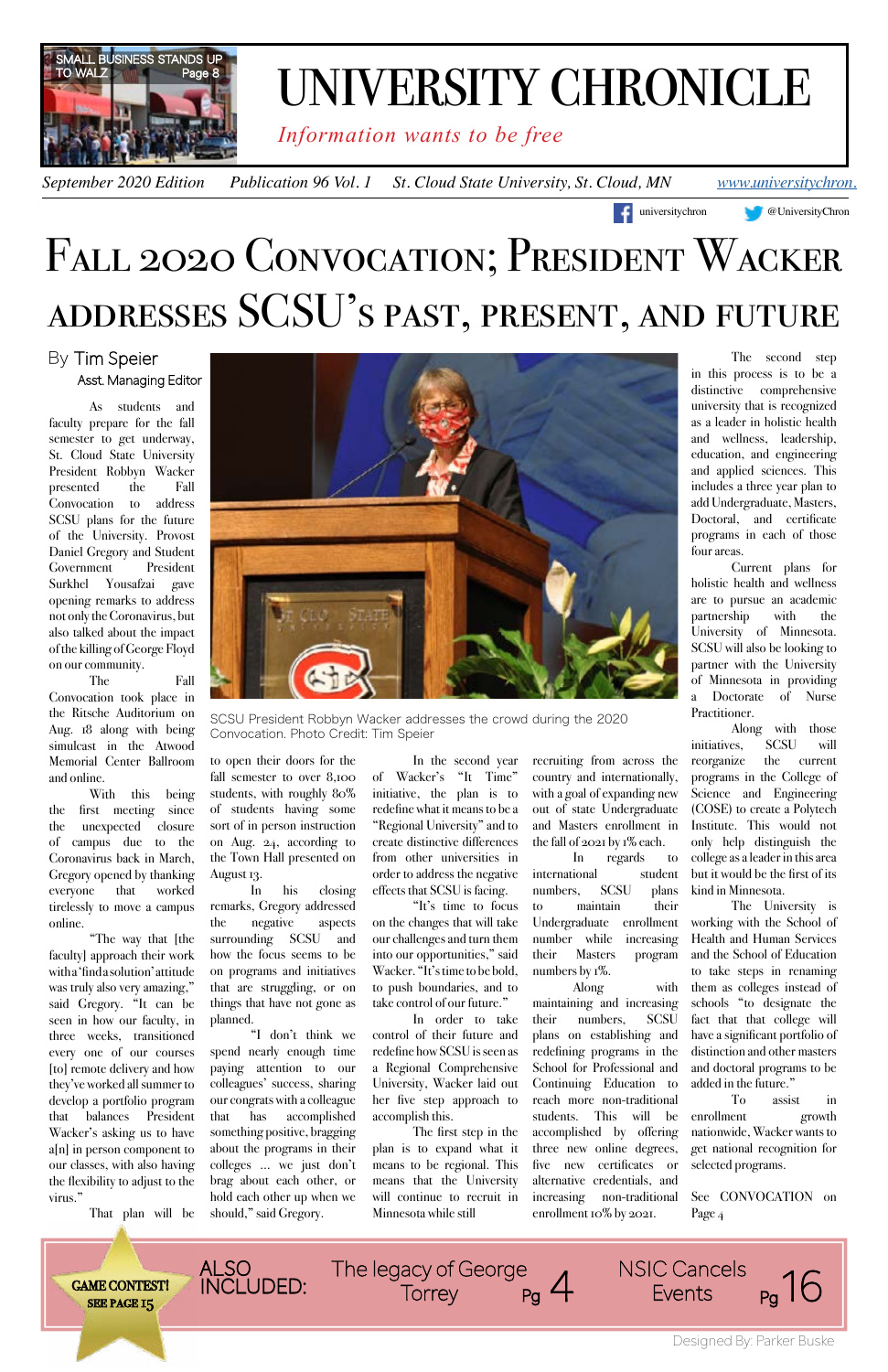### *Page 2* **NEWS**

*September 2020 Edition [www.universitychron.com](http://universitychron.com/)*

### [university chronicle](http://universitychron.com/)



## SCSU provides periodic updates through town halls

#### By Anna Panek Managing Editor

St. Cloud State held several town hall meetings throughout the summer. Speakers at the webinars included President Robbyn Wacker, Jen Furan Super, Clare Rahm, Mike Freer, Dan Gregory, Phil Thorson, Jason Woods, Brent Nielsen, Kabao Yang, Corie Beckerman, Heather Weems, Phil Moessner, La Vonne Cornell-Swanson, Shahzad Ahmad, and Tressa Ries.

#### **University**

Wacker thanked everyone for their work and all the changes they have made because of the Coronavirus.

Through the CARES Act, \$3.9 million was given to students at St. Cloud State University, every student that was enrolled as of the Friday prior to spring break received at least \$250. Some students also received need-based grants of between \$350- \$850. The government has mandated who the funds can go to. International students, for example, are not eligible for CARES funding.

The University has created the Bring Huskies Home Task Force. There are two parts: "plan to bring employees back to campus after the [Minnesota stay-athome order is lifted" and to create a plan for the fall semester. Safety of students and faculty is the number one priority for the University.

When going through some of the specific goals for the fall semester, Wacker commented on how classes will look in the near future.

"It will not be the way it was in February. There

designed to be online or hybrid for fall will continue in that format. On the other hand, classes that were designed to be in person will be offered in person as long as it can be offered in a safe manner. Students and faculty who need technology assistance can always reach out to HuskyTech for help.

Courses will be offered on a spectrum from completely in-person, blended/hybrid, and online options. The format of the course will be shown on students' plans in e-services. Gregory commented on tuition prices on July 13. "Undergraduate Fall 2020 tuition rates remain the same as Spring 2020.

 Undergraduate Spring 2021 tuition rate is anticipated to increase 3% as previously planned … online differential fee will NOT be applied to those courses that were converted to online or hybrid."

For classes that were originally planned to be online, the online differential fee will still apply.

#### Facilities

All spaces have been cleaned and sanitized; spaces are continuing to be cleaned after every use. Moessner shared the expectations that the University has for everyonewho comes to campus.

"[The University] assumes everyone follows basic personal health practices: 6-foot physical distancing, wash hands frequently, wear face cover, cover coughs and sneezes, and stay home when sick."

See TOWN HALL on Page 6

#### Strategic Enrollment Management

Events that typically take place still can, just altered to follow guidelines. Signs focused on physical distancing and good health practices were posted on campus on Aug. 3. In efforts not to send too many emails, all up to date information will be posted on the Bring Huskies Home site. Commencement packages were sent to students who graduated this past spring. An in-person commencement was held on Friday, Aug. 14.

#### Information Technology

The IT team is continuing to work on finding more platforms to support distance working and learning. One specific site was MoveIt Securely. Microphones and video cameras will be added to classrooms so faculty can offer classes remotely or in a hybrid format if needed. Zoom will also be made accessible in each classroom.

#### Academic Affairs

Fall semester will have a full schedule on campus regardless of how many of them can take place on campus due to the Coronavirus situation and regulations. D2L Brightspace will be used for every course for the 2020- 2021 academic year. Faculty are encouraged to develop those pages so classes can be offered successfully in either format. Course offerings will be adaptive in case another stay-at-home order is put in place.

> See PHOTO GALLERY on Page 3

Classrooms were assessed for how they may be utilized such that social distancing can still occur and properly cleaning can be practiced. Classes that were

The possibility of testing on campus is still up in the air at this time.

Nielsen gave a general reminder to answer calls and cooperate with public health officials if you become a potential case or close contact. It may take a few days to get a good answer. In the case of a positive test, you should report your case to the SCSU Medical Clinic at 320-308-3193. The Medical Clinic and Pharmacy continue to serve students.

#### Emergency Operations

Steps towards full and complete operations will likely be completed a year from now. The University is working with the Minnesota Department of Health to ensure that the University is prepared for bringing students back to campus safely. Offices re-opened to the public at the beginning of August.

Furan Super shared some expectations that the University has for the fall. "We will expect our huskies to practice social distancing, respect group size limitations, and do our best to protect each other."

Faculty will prepare to offer classes remotely again if the Coronavirus situation changes, such as another spike in cases. A draft for a campus cleaning plan is in its final stages. While workers will be continuing to clean and sanitize, the University assumes that faculty, students, and visitors help by practicing social distancing and new general cleaning practices. All areas on campus being used will be cleaned at least once daily and additional cleaning supplies and hand sanitizer will be provided to each building.

is no going back to normal in this way."

Wacker acknowledged the death of George Floyd and later sent out an email communication on May 29 and shared that as members of the community we have the opportunity to make a positive difference in the lives of others.

On July 13, Wacker shared the ruling for the Student Exchange Visitor Program. In regards to SCSU, the University will be working with international students to make sure they can stay in the U.S. and continue to take classes either in person or online.

Wacker requested four things from everyone who visits campus.

"Wear your face coverings, keep physical distancing 6', wash/sanitize your hands and your spaces, and stay home if you are not feeling well,"

#### Mask Requirement

An email communication was sent out on Monday, June 22 informing students will be required to wear masks on campus this fall.

"To that end, St. Cloud State University will be requiring the use of face coverings for at least the fall semester for faculty, staff, students and visitors in all St. Cloud State buildings and includes face coverings being worn in classrooms and labs to prevent the spread of COVID-19," read the email.

#### Health Matter

St. Cloud State had its first confirmed case of the Coronavirus on April 30. Personal protective equipment (PPE) has been proven difficult to secure for all staff and students.

## "Please, I can't breathe" memorial at Lake George

#### By Tim Speier Asst. Managing Editor

respects. There were multiple ministers of different religions providing support, families that brought flowers, nurses and other workers still in uniform, along with a few veterans who brought medical supplies to treat

to protect everyone. That protection has been on a sliding scale based on where you live and the color of your skin.

Around 250 people of all races, religions, and ages were seen paying their

Floyd on May 25.

As the country voices their anger in what has been a violent and devastating week, the memorial and protest in St. Cloud was peaceful while still showing their disdain of the system that is set in place

St. Cloud came together on Friday, May 29 to pay respects and voice their frustration at Lake George over the murder of George

the injured. All of whom came together to voice their concerns and pay respects.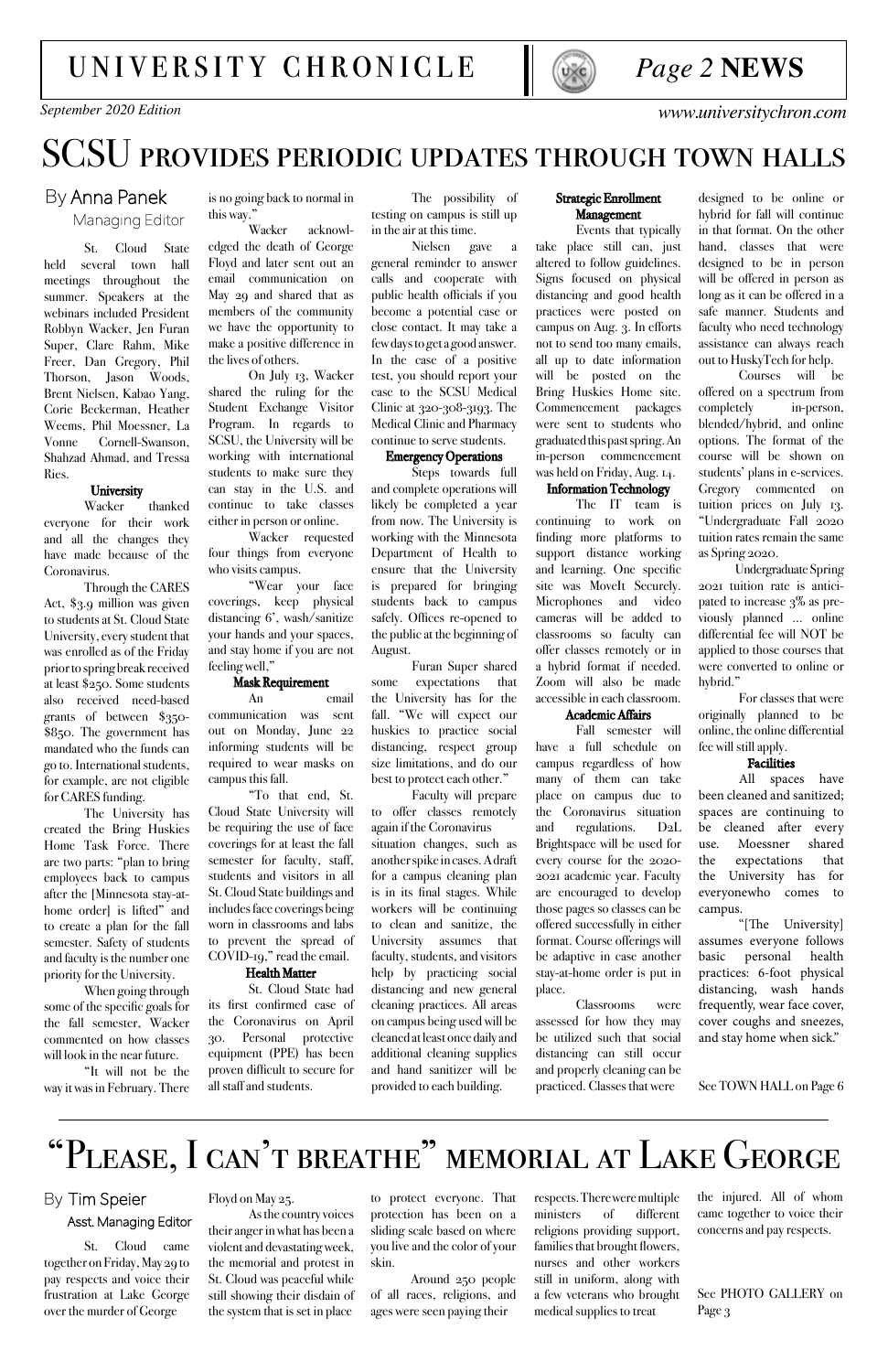### *Page 3* **NEWS**

*September 2020 Edition [www.universitychron.com](http://universitychron.com/)*

## "PLEASE, I CAN'T BREATHE"

## [university chronicle](http://universitychron.com/)





The protest moving along Lake George."No Justice, No Peace." Photo credit: Tim Speier



Protesters chant in unison on the steps of the Stearns County Courthouse. Photo credit: Tim Speier



No caption needed. Photo credit: Tim Speier



Protesters making their way through St. Cloud. Photo credit: Tim Speier



The protest moving along Lake George. Photo credit: Tim Speier



Flowers and signs were placed at the pavilion to be transported to Minneapolis at a later time. Photo credit: Tim Speier





Protesters of all ages gathered in St. Cloud to voice their concerns. Photo credit: Tim Speier

The protesters moving back to Lake George. Photo credit: Tim Speier

Emotions ran high throughout the march. Photo credit: Tim Speier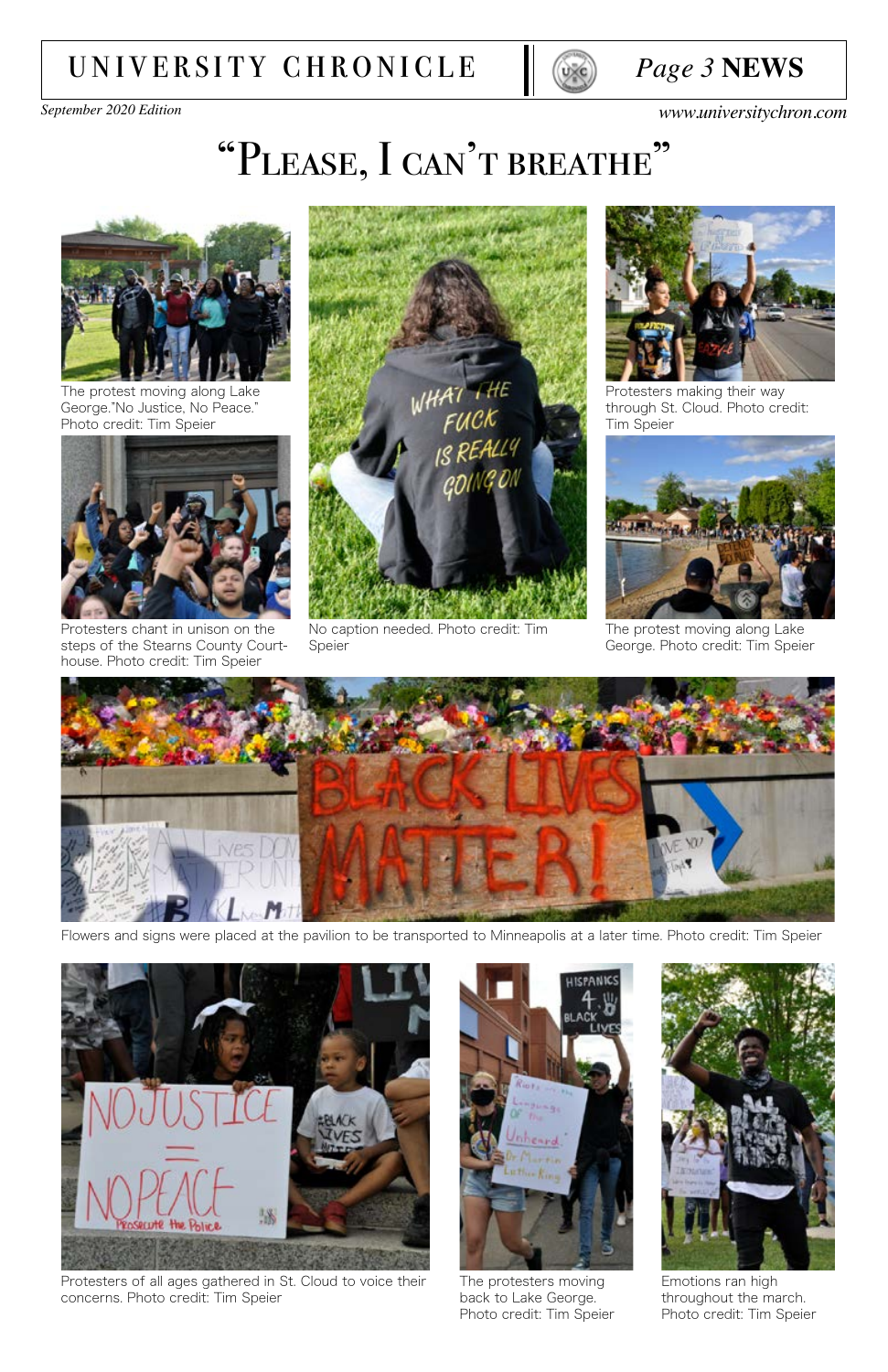## university chronicle



# ST. CLOUD STATE UNIVERSITY PLANS FOR bringing students back to campus

#### By Sarah Bunich Staff Writer

Recently, St. Cloud State was one of the Minnesota State colleges to announce their plans and strategies for students and staff returning for the fall semester.

The University, with the help of multiple departments, has formed a program called Bring Huskies Home, which focuses on all areas of campus to make sure they are taking as much precaution as possible to bring students and staff back to campus. SCSU's University Communications (UCOMM) stated the safety of our Husky Community is their number one priority. They are following CDC and Minnesota Department of Health safety recommendations such as smaller class sizes, going online if needed, physical distancing, and requiring face masks.

The Bring Huskies

Jason Woods.

Students should still wear masks when in large groups or in University buildings.

With the help of Bring Huskies Home and the changes faculty and staff are making to have campus being safe for the return of students, SCSU is looking forward to students coming back on Aug. 24.

## ONVOCATION from Page

health as well as my own."

SCSU announced along with the Bring Huskies Home program, that cloth face coverings will be required on campus during the fall semester.

"Face masks do not have to be worn if you are in a room alone, such as a dorm or office room or if there is room of physical distancing," said Vice President for Strategic Enrollment Management

professors have been taking these possible changes as consideration for planning their classes for fall semester, so they know what to change to have their classes for the move from classroom to online or hybrid.

"Classes this fall are going to be tricky,"said Professor Sarah Gibson. "I am planning on most classes being taught mostly online, so as to protect student

Home program has a section working on how classes may proceed for fall semester. Classes will be offered on a spectrum of in person (where students will be completely on campus for classes), online (students and staff will be completely online never having to meet together in person), or hybrid (a spectrum of many options that include some time on campus and some time online). Many professors are choosing to offer their course online or in a hybrid format.

"The University has been going to classrooms to see how many students can be in there while having physical distancing," said SCSU Provost and Vice President for Academic Affairs Dan Gregory. "We are then comparing this to how many students are registered for these classes to see if it will work or if they need to be fully online or hybrid classes."

For classes that may be held online in any form,



St. Cloud State University prepares to open campus for classes this fall. Photo credit: Tim Speier

With the "It's Time" initiative, the University has committed to strengthening the College of Liberal Arts and the integration of Liberal Arts education.

The first round of programs selected for national advertising are Applied Behavior Analysis, Co-Teaching Academy, Environmental Engineering, Mass Comm-Broadcasting, Masters of Engineering Management, Meteorology, Nursing, and Software Engineering. Wacker laid out her plan for adding Esports to the University by working to identify programs and needed curriculum with a deadline of Oct. 1, with a goal of offering an Esports certificate for current students. "[We] believe that it is more than just gaming," said Wacker. "It's really about an industry that needs leadership, management, and other skills associated with that [industry]. Again, [will be] one of the first in the state to move forward in that [field]."

the "It's Time" initiative. This will include creating a University Equity 2030 team to begin implementation of goals set for 2020 such as broadening participation in the President's Diversity Advisory Council, implementing DEI education for leadership, and identifying action steps that advance DEI. "It is my commitment to you and to this campus community, that we're going to make good on this promise to implement the 'It's Time' [initiative]," said Wacker. "This is the work that we need to do to ensure our future is safe and solid, no matter what happens. It's a commitment that all of us will be working together to make this a reality for our institution, for our students, and for [the faculty]."

curricular choices as a companion to their degree that will provide a certificate when completed to set them apart from other university's graduates.

The Huskies Coaches program will provide students with a "coach" after they are admitted that will stick with them throughout their time at SCSU. The coaches will help students navigate issues, problem solve, get connected to resources, and be a guide for them. The use of Navigate is also set for a 50% increase throughout the semester. Navigate is a program that can help track and support students in different aspects of their time here at SCSU by connecting them with their advisors.

 Prioritizing diversity, equality, and inclusion (DEI) at SCSU is the fifth step in

to assist with the culture of innovation, creativity, and adaptability. This will give faculty, staff, and students the opportunity to design new approaches to teaching and learning. There will also be applied research, scholarship centers, and

institutes to create a positive change in our region, across the country, and throughout the world.

The fourth step in the "It's Time" initiative is to individualize the approach to student learning and success at SCSU by launching new programs and expanding the use of programs already in place. The University will launch both Huskies Advance and Huskies Coaches programs.

Huskies Advance will give students five to six goal areas to choose from that will include curricular, co curricular, and extra

"It's really critical that we double down on our commitment to strengthen humanities, arts, and social science programs," said Wacker.

The University will also begin work on a new Honors College.

In the third part of the "It's Time" initiative, Wacker wants SCSU to be a University of Teacher Scholars and to implement the "It's Time" initiative by preparing expectations for each reassignment in the spring semester.

This also includes creating a Center for Innovation and Partnerships to assist with the culture of innovation, creativity, and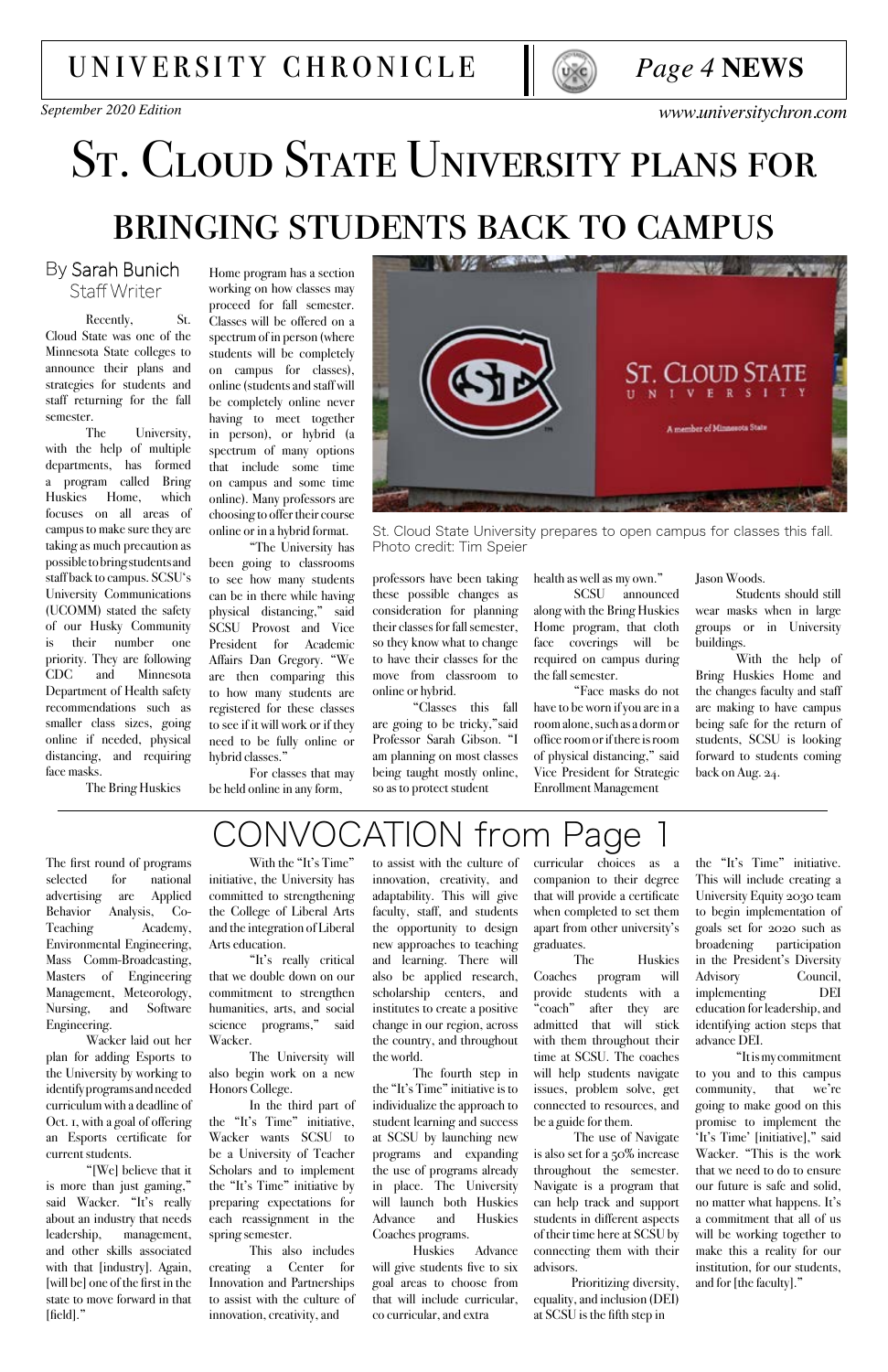*September 2020 Edition [www.universitychron.com](http://universitychron.com/)*

## STUDENTS RECEIVE CARES ACT FUNDING TO OFFSET ECONOMIC EFFECTS OF COVID-19



#### By Anna Panek Managing Editor

The Coronavirus Aid, Relief, and Economic Security (CARES) Act was passed at the end of March. The act provided St. Cloud State University with  $$7,821,764$  according to an email from University Communications to the *University Chronicle*. Half of that money would be given directly to students.

Students who have direct deposit set up through the University received their funds at the beginning of May. Everyone else received their funds the following week in the mail.

An email from the President's Office sent on the same day the funds were deposited explained the act in a little more detail.

"CARES Act is a federal law that provides money to students affected by the COVID-19 pandemic and economic downturn," read the email from the President's Office. "The

Some students were unsure what this money was exactly, some money from the federal government is given as loans; however, CARES funding is a grant and does not need to be repaid.

Not every student received the same amount of funds. The email from University Communications furthered explained that based on these guidelines the school was given they awarded all eligible students a \$250 grant award and

additional awards were based on need based criteria such as being Pell Eligible.

"Grants ranged from \$250 to \$1,100 (only 4 students received this amount). The various levels were \$250 (2,264), \$600 (2,514), \$700 (1,413), \$800  $(495)$  and \$1,100  $(4)$ ," read the email from University Communications.

Any student who was eligible for the original grant is available to apply for more funds from the CARES Act Emergency Grant on

CARES Act requires that the money distributed to eligible students is used to cover their expenses related to the disruption of campus operations due to coronavirus. Eligible expenses can include a student's cost of attendance, food, housing, course materials, technology, health care, and child care. We know that these have been challenging times, and we hope that these funds will assist you in your ability to continue and finish your

degree and graduate."

Huskies Connect.

Some students were not eligible for CARES funds, including international students, Deferred Action for Childhood Arrivals (DACA) students, and students who attend entirely online (before the alternative format).

Those students are eligible to apply for funds through the University Foundation. SCSU's Student Life and Development page explains how to apply for those funds:



SCSU Administration hands out CARES funding per federal guidelines. Photo credit: Anna Panek

#### How to Apply:

- Log into HuskiesConnect: https://huskiesconnect.stcloudstate.edu/
- Enter StarID and password
- Locate and click the 2021 Academic Year COVID-19 Emergency Fund application form (can either search for it or scroll through to find it)

## THE LEGACY OF GEORGE TORREY

A legend 87 years in the making died on June 10. George Torrey was a well respected philanthropist to St. Cloud State University and central Minnesota as a whole. Besides his generous donations, Torrey was known for being the CEO of Herberger's. Vice President of University Advancement Matt Andrew, who worked closely with Torrey on the SCSU Foundation's Board of Directors, spoke about the decades of aid and assistance that Torrey and his wife poured into St. Cloud State. Andrew described Torrey as a mentor and leader,

"Nobody does it just because it's a good business decision," said Andrew. "He had a very warm and



giving heart. He cared about people."

Torrey made an impact on almost every aspect of Huskies Athletics, Head Wrestling Coach Steve Costanzo reflects on the recent loss.

"The legacy of George Torrey will never be forgotten," wrote Costanzo in an email to the *University Chronicle*, "His impact financially for Huskies Athletics has enabled significant growth in our department and athletic programs."

See GEORGE on Page 9

although commented how difficult it was to sum up a legend in just a few words. "If communities are

fortunate, there are people like George Torrey who see their success and sort of our call to come forth to really do good things for our community" said Andrew. They are leaders of civil progress, and George was that kind of guy."

Some notable accomplishments by the University that Torrey had a hand in include the renovation of Centennial Hall in the mid 2000's, the expansion of the Hockey Center in 2012-2013, and perhaps most significantly moving hockey to Division 1 in the 1980's.

#### By Anna Panek Managing Editor

George Torrey made a tremendous impact on St. Cloud State University and central Minnesota throughout his life. Photo courtesy of St. Cloud State University Archives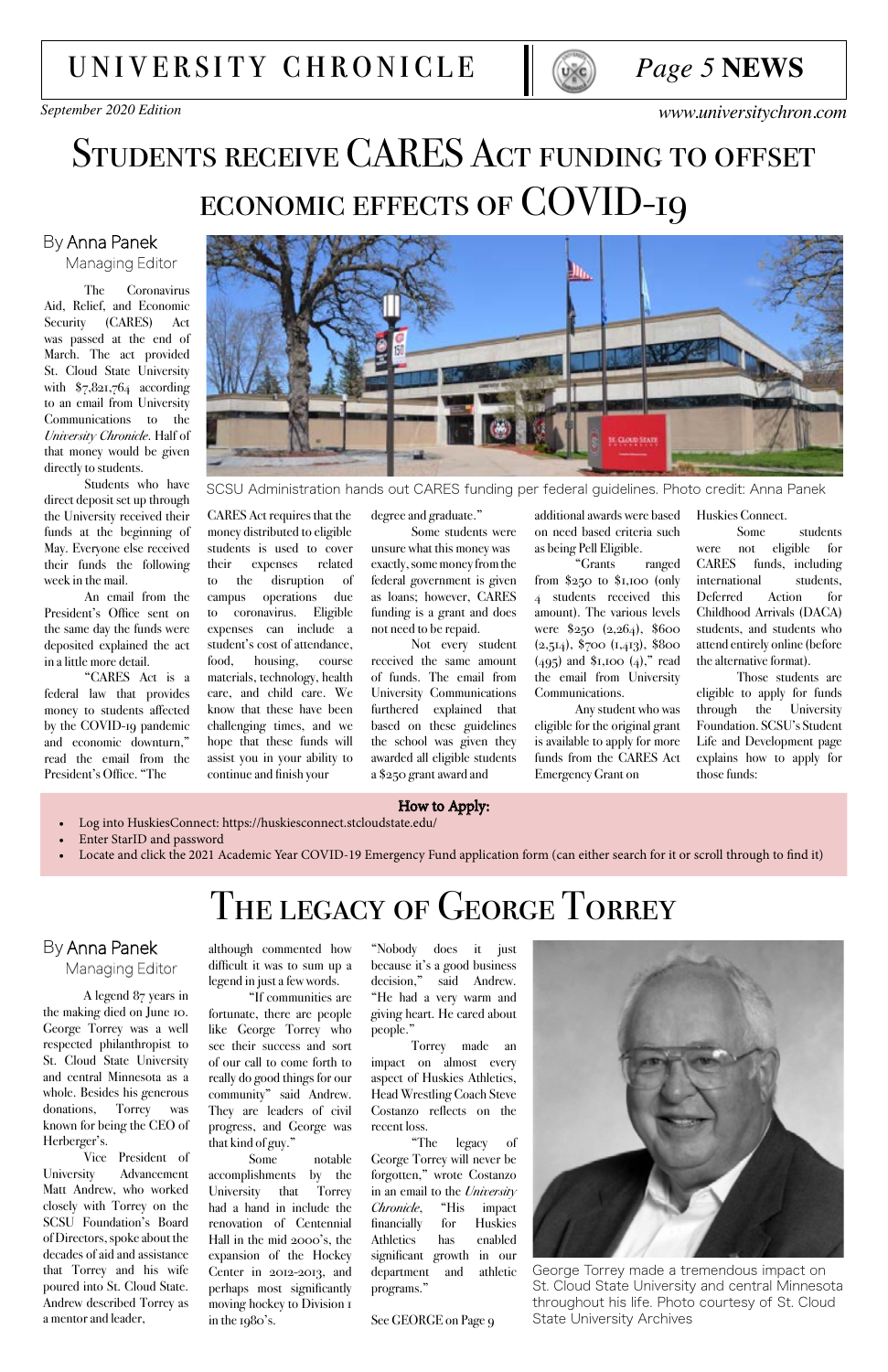### *Page 6* **NEWS**

*September 2020 Edition [www.universitychron.com](http://universitychron.com/)*

### [university chronicle](http://universitychron.com/)



## SCSU adopts new proctoring tools for online assessments

#### By Anna Panek Managing Editor

While some courses will take place in person this fall, many courses are moving to a partially online or completely online format. Academic honesty and integrity are in the core of every course and some worry that cheating will be more prone to happen in an

"Since July 6th, the online test integrity tools Respondus Lockdown Browser and Respondus monitor are available in all D<sub>2</sub>L Brightspace courses."

online course. In efforts to get ahead of the potential cheating, the University has integrated two online test integrity tools by Respondus into D2L Brightspace.

Respondus' website shares how commonly used the program is at the university level.

than any other proctoring system or service."

"Respondus Monitor is proctoring more online exams in higher education

The University only recently integrated these tools into D2L according to an email from HuskyTech to the *University Chronicle*.

the first tool, except adds the extra requirement of recording video and audio to ensure cheating cannot take place.

SCSU provided a quick-start-guide for students on their website. The guide walks students through how to use the programs if or when their professors require them for online assessments.

campus recreation membership for this school year.

The first tool is the Respondus Lockdown Browser. Essentially, it only allows the student to access the quiz, while temporarily preventing access to other programs on their computer until they submit the quiz. The second tool is the Respondus Monitor, which is essentially the same as

## TOWN HALL from Page 2

The cleaners and disinfectants being used are in accordance with the CDC and EPA and provide ongoing protection for up to 72 hours. All highly used areas will be cleaned at least two times per day. Hand sanitizer will be made available at the main doors of every building. There are many other precautions that will be actively taken everyday. Residence Halls will have specific guidelines for residents to help keep all residents safe and healthy.

#### Student Life

Students who are living on campus will have a single room, but only be charged the price of a double room. The Huskies Food Pantry is still operating and looking for donations. Check out their website to see what items they currently need and current hours of operation. The Pantry moved to Hill Hall on July 20. Each campus housing contract includes a

The U.S. Immigration and Customs Enforcement (ICE) released a policy in the beginning of July that would force international students to return to their home countries if classes were to go completely online again. The policy was later overturned.

Counseling and Psychological Services is still serving students. For more information contact (320) 308-3171. The student emergency grants are still available and will reset at the beginning of the second summer session.

#### International Student Update

Currently all U.S. embassies are closed. Students outside of the U.S. and who are able to get a visa, will be able to return to campus. However, students who are unable to get a visa will have to attend courses online. The CIS is holding multiple orientations to support students in all situations. All recruitment efforts are online now, and have received satisfactory participation.

Education Abroad is on hold due to travel restrictions. CIS is working

on bringing a global perspective to campus in the meantime. As mentioned above, international students will be allowed to take online classes; however, Ahmad explains that one caveat, "Students may not enroll in an entirely online course load." St. Cloud State is able to enroll all international students who were previously enrolled.

#### HR Update

For faculty and staff who need to file for a leave, the process is the same and to simply contact HR. In order to work from home, staff must have a recommendation from a doctor, your role must be possible to be done from home, and it depends on how the individual office is run.

> *More information was shared during the town halls. Check out universitychron.com for all the updates.*

## SCSU assists **INTERNATIONAL** students through potential ICE policy

#### By Sarah Bunich Staff Writer

the United States. There are others that are dealing with a rise in cases of COVID-19 making it unsafe to go back.

"This whole idea caused a lot of stress and fear among all international students including myself," said former Student Government President Kridish Uprety.

SCSU's Center for International Studies (CIS) had help from the Bring Huskies Home program to keep international students in the U.S. for school. The CIS wanted to have classes in hybrid or in person as much as possible.

See ICE on Page 9

Before it was overturned, international students had a lot of worry, anger, and other emotions when they heard about this policy. Students were faced with a lot of things to think about, such as some of the countries the students are from have closed travel from

UNIVERSITY CHRONICLE

St Cloud State University

ADDRESS 13 Stewart Hall St. Cloud, Minnesota 56301-4498

WEB www.universitychron.com

E-MAIL universitychronicle1924@gmail.com

PHONE (320)-308-4086

EDITOR-IN-CHIEF: Matt Auvil

MANAGING EDITOR: Anna Panek

ASST. MANAGING EDITOR: Tim Speier

**SPORTS EDITOR: Sam Goetzinger** 

VARIETY EDITOR: Sequoia Range

NEWS EDITOR: Brendan Janostin

GRAPHIC DESIGNER: Parker Buske

FACULTY ADVISOR: Tim Hennagir

*University Chronicle* was founded Sept. 19, 1924. It has been published under various names. It is written, edited, and published by St. Cloud State University students. The paper is published monthly during school semesters. There are schedule exceptions during final periods and academic breaks.

*University Chronicle* holds meetings every Monday and Thursday at 10 am in 13B Stewart Hall. If you are interested in writing for us or have a story idea, please come visit us.

The newspaper is funded with student activity fees through the Student Government Finance Committee. Editorial, production, and office facilities are in 13 Stewart Hall, SCSU.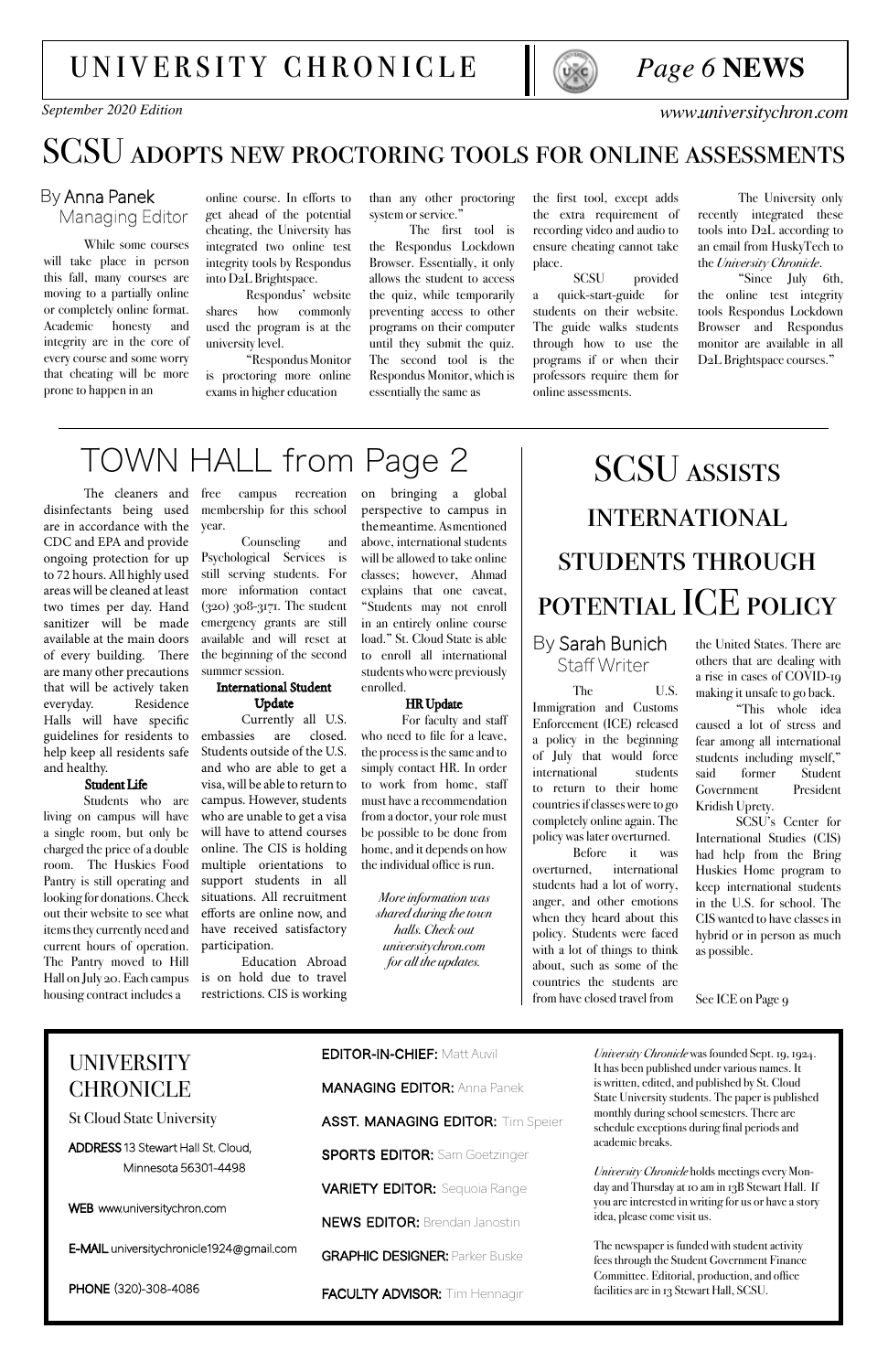### *Page 7* **NEWS**

*September2020 Edition [www.universitychron.com](http://universitychron.com/)*

## [university chronicle](http://universitychron.com/)



## WiFi parking lot available to students without access



### By Anna Panek Managing Editor

With the Coronavirus (COVID-19) forcing the University to shift to an alternative method for class instruction and limiting the access to many of the buildings, some students were left without a reliable source of WiFi.

In efforts to support

extend this availability into more open spaces around campus as a way of providing more coverage for everyone."

Because of the nature of the network, the University is unable to track the number of students this WiFi parking lot is truly serving.

WiFi networks in select vehicles are occupied. Miller Center pay lot has coverage of the following spaces:

using the Director of IT Information Systems Dave HuskyNet Secure WiFi is only available to students and staff. Hjalmquist shared the future plans of the WiFi parking lot in an email to the *University Chronicle.*

"We expect the Wi-Fi parking lot to be available throughout the summer," wrote Hjalmquist. "In addition, we are looking to

- SCSU Public (visitors)
- eduroam (any eduroam user)

For best connection, use spaces 261-287, the row nearest the main entrance doors and the Wired Café.

Parking is free while

The SCSU Public WiFi network works really well in the WiFi parking lot. Connecting to and

students, the University has created a "WiFi parking lot." Details of the access can be found on the Information Technology Services website.

• HuskyNet Secure (students, faculty and staff)

Students utilize WiFi parking lot outside of the Miller Center. Photo credit: Anna Panek

## Governor Walz issues statewide mask mandate

### By Connie Knipe Staff Writer

On Wednesday, July 22, Governor Tim Walz announced a statewide mandate effective on Saturday, July 25 that requires people to wear face masks while inside a public space or businesses, such as restaurants and grocery stores. The mandate also includes

wearing masks when riding any public transportation and for workers who are unable to maintain social distancing.

During the Wednesday press conference, Walz backed his decision, saying that "this is the way- the cheapest, the most effective way for us to open up our businesses, … get our kids back in school, … keep our grandparents healthy, and for us to get back that life that we all miss so much." Face coverings can be anything from scarves to a homemade cloth mask, but must cover the nose and mouth.

The mandate was

Walz. "But for us to start moving forward if we can a 90 to 95 percent compliance, which we have seen the science shows, we can reduce the infection rates dramatically which slows that spread and breaks that chain."

to do is intensifying and the decision may hinge on how these mask laws affect virus cases in the upcoming weeks. People continue to remain hopeful though with these mandates.

"I think it is very possible for us to not have the darker days behind us," said

individual does not comply with the St. Cloud ordinance, they can be fined up to \$250. To avoid any confusion as to what rules to follow, the Minnesota Department of Health has specified that, if your local government has already established regulations for protective coverings, you must follow those regulations.The



state of Minnesota has only provided the minimum face mask requirements that Minnesotans should follow. St. Cloud officials have expressed that they will only cite an individual if they refuse to cooperate after being asked to comply with the ordinance. Mask mandates are

being enforced throughout Minnesota and the U.S. with the goal of slowing the spread of COVID-19 as the country sees a record number of hospitalizations. With some schools scheduled to reopen shortly, the debate over what



#### **MASK UP, MINNESOTA**

**ESTATIONN MT** MINNESOTA staysafe.mn.gov

set to expire thirty days from July 25, but it was renewed. Individuals who do not comply with the state mandate may be fined up to \$100, whereas businesses could face a fine of up to \$1000. Those who are exempt from following the mandate include children under the age five and people who have health conditions that prevent them from wearing a mask. Other exemptions and rules regarding the state mandate can be found on the Minnesota Department of Health's website. The order comes two days after the St. Cloud City Council passed an emergency ordinance that requires residents and visitors of the city to wear face coverings while in public indoor areas effective immediately. Although both orders contain similar clauses, one key difference between them is the fine for noncompliance. If an

Governor Walz issued a mask mandate on Wednesday, July 22. Photo courtesy of mn.gov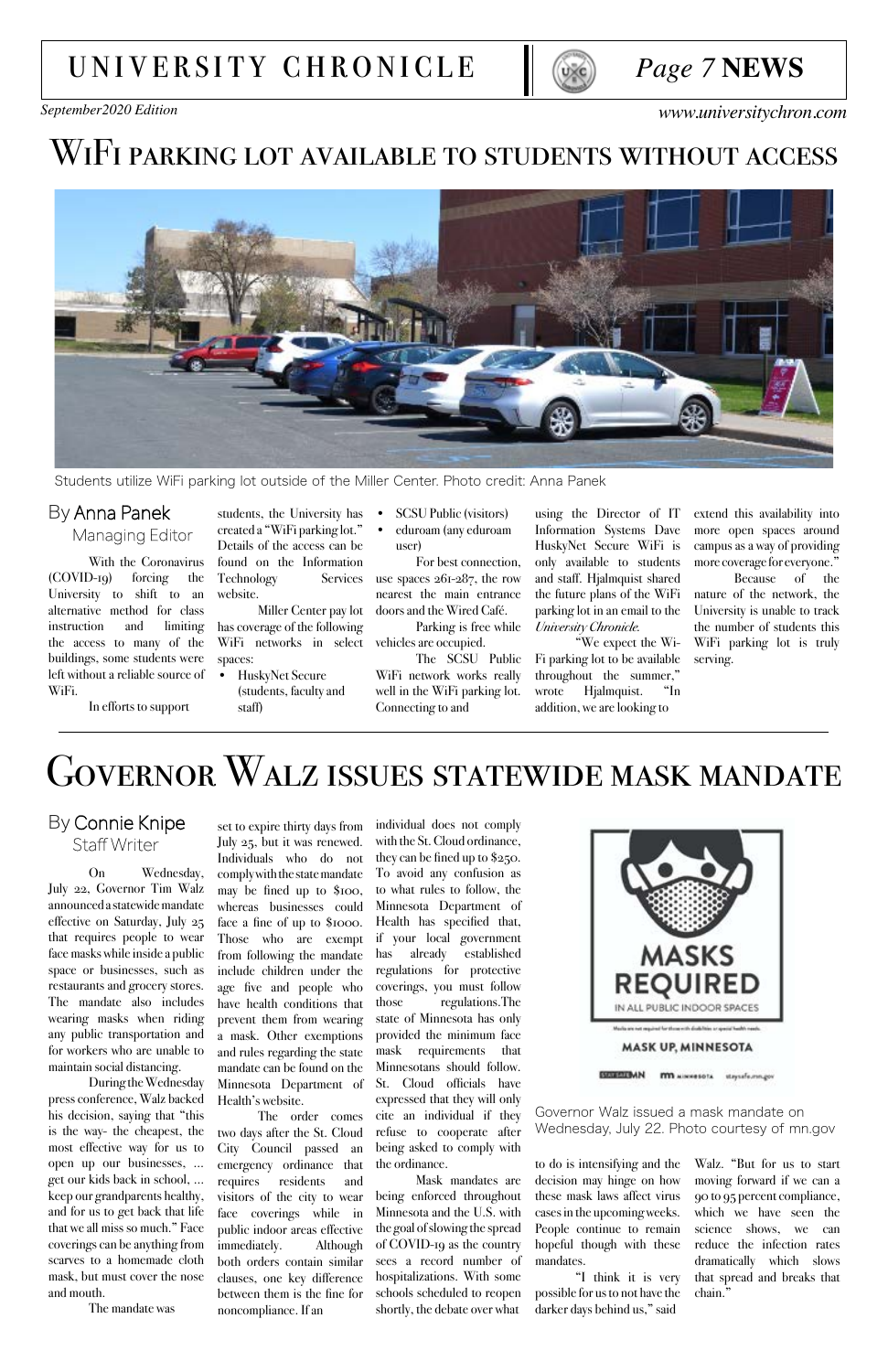### *Page 8* **NEWS**

*September 2020 Edition [www.universitychron.com](http://universitychron.com/)*

## [university chronicle](http://universitychron.com/)





## Governor Walz unveils his plan for K-12 public education

On July 30, Governor Tim Walz announced his K-12 "Safe Learning Plan" for re-opening public schools across the state of Minnesota. The plan authorizes each school district to choose what learning model schools will follow as COVID-19 continues to spread around the nation.

Re-opening schools may take the forms of in-person classes, distance learning online, or a hybrid between the two. It will allow a great deal of flexibility for the unique situations faced by local areas. The localized planning relies on local COVID-19 data.

"Not all schools look the same," said Walz. "Not all parts of our state look the same and we need to take those considerations in."

## By Connie Knipe



Although families voiced concern of pandemic, Walz tried to will partner with school keep families safe.

the right thing for them." Schools are

pledge to you is to surround should attend school. In and have the best people, the best minds [and] the best everyone's situations, both data to make sure that those students and faculty may also localized decisions are being choose whether they work driven in the best interest of

many your child," said Walz.

continuing to modify their plans as COVID-19 surges throughout the country and, for Walz and the state of Minnesota, one thing remains clear: "This is going to be a first day of school unlike anyone that we've seen."

Schools in the state will be given a supply of masks and even though not required, the state highly recommends guidelines such as six foot of social distancing to be followed in the classroom. All of the reopening recommendations and guidelines can be found on the Minnesota COVID-19 Response website along with the full 21-page Safe Learning Plan document.

## PREPARED TO FIGHT FOR SMALL BUSINESS



sending their children back information is received, the to school this fall amidst the Department of Education reassure them that the state districts to help decide which is doing everything it can to route is best for them. It's not "To [the] parents, my can decide on how students Once just the school district that to accommodate online or in-person.

No matter what method is used, the state continues to emphasize its number one goal: to prioritize the safety of students and staff.

> "We know how important this decision is," said Walz. "We know how included you as parents must be in this and we know that you are counting on us – both us as a state, … as neighbors in your school districts and in your school boards – to take

Governor Walz announced his plan for schools on July 30. Photo courtesy of mn.gov

Shady's Hometown Tavern had lines forming before 11 a.m. Photo credit: Tim Speier

#### By Tim Speier Asst. Managing Editor

On May 18, more than 100 people came to Shady's Hometown Tavern in Albany, Minn. (MN) to support the bar and restaurant that had planned on opening in defiance of Governor Tim Walz's Stayat-Home order that was issued on March 25.

 Just before noon, owner Kris Schiffler announced that Minnesota Attorney General Keith

Ellison had obtained a Ellison had obtained a temporary restraining order to stop the establishment from opening. Schiffler owns six bars in the area, with locations in New Munich, Rice, Burtrum, Cold Spring, St. Martin, and Albany.

"The Attorney General has just called and they have shut us down," said Schiffler. "[Ellison] brought it to the court. … They granted them the order to close us down [and] our attorney has advised us 'Do

not open the doors."

While Shady's Hometown Tavern did not open for dine-in, they did stay open for curbside pickup and many of the supporters did wait in line to pick up food and drinks. About two dozen people gathered across the street at the Legion Memorial Park and could be seen drinking and hanging out well after the announcement.

Schiffler started a GoFundMe page to help pay for the attorney fees to fight

small business people," said Kitty Eickhoff who owns Albany Country Floral located just down the street from Shady's Hometown Tavern. "This small town has backed each other up immensely."

Shady's Hometown Tavern had prepared to open by removing tables to comply with the social distancing guidelines, providing hand sanitizer, free masks for patrons, along with disposable utensils and menus. Some supporters of Schiffler and other small businesses have shown their support on social media, by adding a temporary profile picture frame on Facebook created by Daniel Irving. The frame says "I stand with Shady's Bar & Grill".

*Anna Panek contributed to this article.*

the order in Minnesota's supreme court. The GoFundMe account that was set up on Sunday, May 17, after Ellison advised Schiffler that opening would result in a \$25,000 fine per location, per day has raised over \$215,000 from more than 2,000 donors as of May 19. The original goal of the GoFundMe was to raise \$100,000 to bring a case to the Minnesota Supreme Court, which was met in the first 24 hours after the page was created. Any money not used for legal purposes will be given to small businesses in Minnesota to keep them afloat. When asked how Schiffler would pay for the fines he said, "The same way I'm gonna pay my mortgage. We're not. I can't."

The crowd that gathered had small business owners and many locals to show support of Schiffler.

"He's putting himself out there for a lot of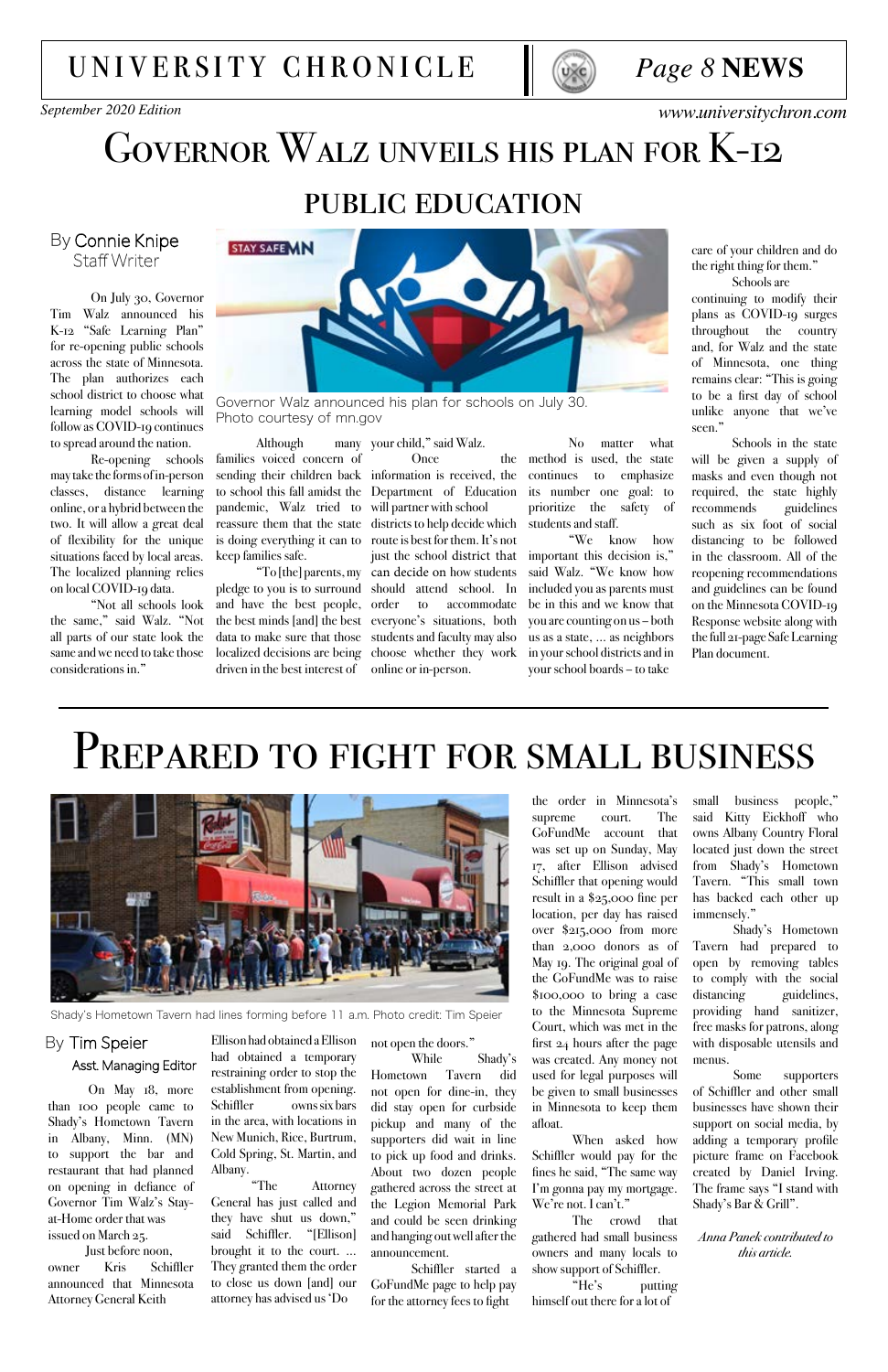### *Page 9* **NEWS**

## JOE BIDEN announces his vice presidential **CANDIDATE**

*September 2020 Edition [www.universitychron.com](http://universitychron.com/)*

## [university chronicle](http://universitychron.com/)



#### By Connie Knipe Staff Writer

The wait ended Aug. 11 as Democratic candidate Joe Biden announced his running mate for the upcoming presidential election. California Senator and former candidate during the Democratic primaries, Kamala Harris, will be joining Biden in his campaign for the presidency. The decision comes 84 days before the election on Nov. 3. Biden screened numerous candidates such as Massachusetts Sen. Elizabeth Warren, California Rep. Karen Bass, and former Obama national security advisor Susan Rice for months after previously announcing in March that his running-mate would be a woman. Choosing Kamala Harris is a historic move as she is not only the first Black woman to be on a major party ticket, but she is also the first South-Asian American to do so as well.

In addition to his also positively

The day after the announcement, both Biden and Harris had their first appearance together as a team at a Wilmington high school in Biden's home state of Delaware. Due to the Coronavirus pandemic, the event was not open to the public, however, it was live streamed through several media outlets. Those who were allowed to attend wore face masks and adhered to strict social distancing guidelines. Biden gave a speech addressing the issues faced by families during the pandemic as well as what the Biden-Harris administration would do if elected. He also focused the speech on Harris herself and why he chose her.

advocate for the importance and the coaches who led of athletics as a community them. He was committed to unifier. As former CEO of St. Cloud State Athletics as a Herberger's, George was of pillar for family entertainment a generation who believed and community pride. We philanthropy was integral to are grateful for his impact stewardship of place – he felt and for the legacy he leaves a responsibility to invest in as a community leader." family and employees made service to St. Cloud State, Shirley's impact throughout impacted many local has provided significant St. Cloud and Central organizations such as United Minnesota." wrote Weems Way of Central Minnesota, in an email to the *University* CentraCare Health System, *Chronicle*, "George believed and the Boys & Girls Clubs in Huskies Athletics, the of Central Minnesota. the community in which his a life. You can see he and student-athletes who

"Kamala, as you all

"George knew the value of initiatives, he was an developed in our programs, athletics and took great pride in helping student-athletes."

know, is smart," said Biden. "She's tough, she's experienced, [and] she's a proven fighter for the backbone of this country."

> "We have received any sort of aid Uprety.

Harris also got the opportunity to speak after Biden and what she said drew massive attention across the nation. The California Senator criticized President Donald Trump and his administration on many things including how they are handling the pandemic, racism, and the economic fallout. "We're reeling from the worst public health crisis in a century," said Harris. "The president's mismanagement of the pandemic has plunged us into the worst economic crisis since the great depression and we're experiencing a moral reckoning with racism and systemic injustice that has brought a new coalition of conscience to the streets of our country demanding change. America is crying out for leadership, yet we have a president who cares more about himself than the people who elected him."

Biden and Harris will be met on the ballet by Trump and his Vice President Mike Pence as they run for a second term in the Oval Office. If the Democratic party wins the election, Kamala Harris will become the first women, African American, and Asian American in the county's history to become the Vice President of the United States. "I am incredibly honored by this responsibility and I am ready to get to work. … As Joe always points out, this election is about more than politics. It's about who we are as a country."

## GEORGE from Page 5

While football may have been in the center of Torrey's heart, he was a proud supporter of all sports, and other programs on campus. Director of Athletics Heather Weems shares the impact Torrey has had on the University.

"George Torrey support to St. Cloud State Athletics over many decades. As the department's largest comprehensive donor across a number of projects and

## ICE from Page 6

has allowed us to serve semester if things get better. them," said Shahzad Ahmad, the Interim Associate Vice President for International Studies. If new international students are not able to make it into the United States because of travel restrictions that are still being in place, the CIS has made arrangements to make it possible for students to take their classes online. Ahmad stated that even if students are not able to come over to the U.S. because of COVID-19, they hope their

our international students International students scholarships even before without having to put any had more than just classes to the pandemic to help unnec essary burden on worry about when they first international students pay for heard of the possibility of school. These scholarships them being sent back home. have become a lifesaver for They had to worry about the those students who did not finances required to do that receive any of the benefits. and other needs they had.

"From the very plan will help and that and did not qualify for those beginning, these hybrid and students will be able to come benefits because of their visa online modes of perception to campus for the spring type.

> International students were not able to get Home program worked the stimulus checks or unem-hard to keep international ployment benefits the United students on campus as they States gave to citizens at the continue to be a part of the beginning of the pandemic campus community. because they can only work on-campus jobs

> during the whole crisis," said less to worry about and can The CIS has offered Now that ICE's policy has been overturned international students have focus on classes starting again. The Bring Huskies



Joe Biden picks California Senator Kamala Harris as his running mate for the 2020 election. Photo courtesy of JoeBiden.com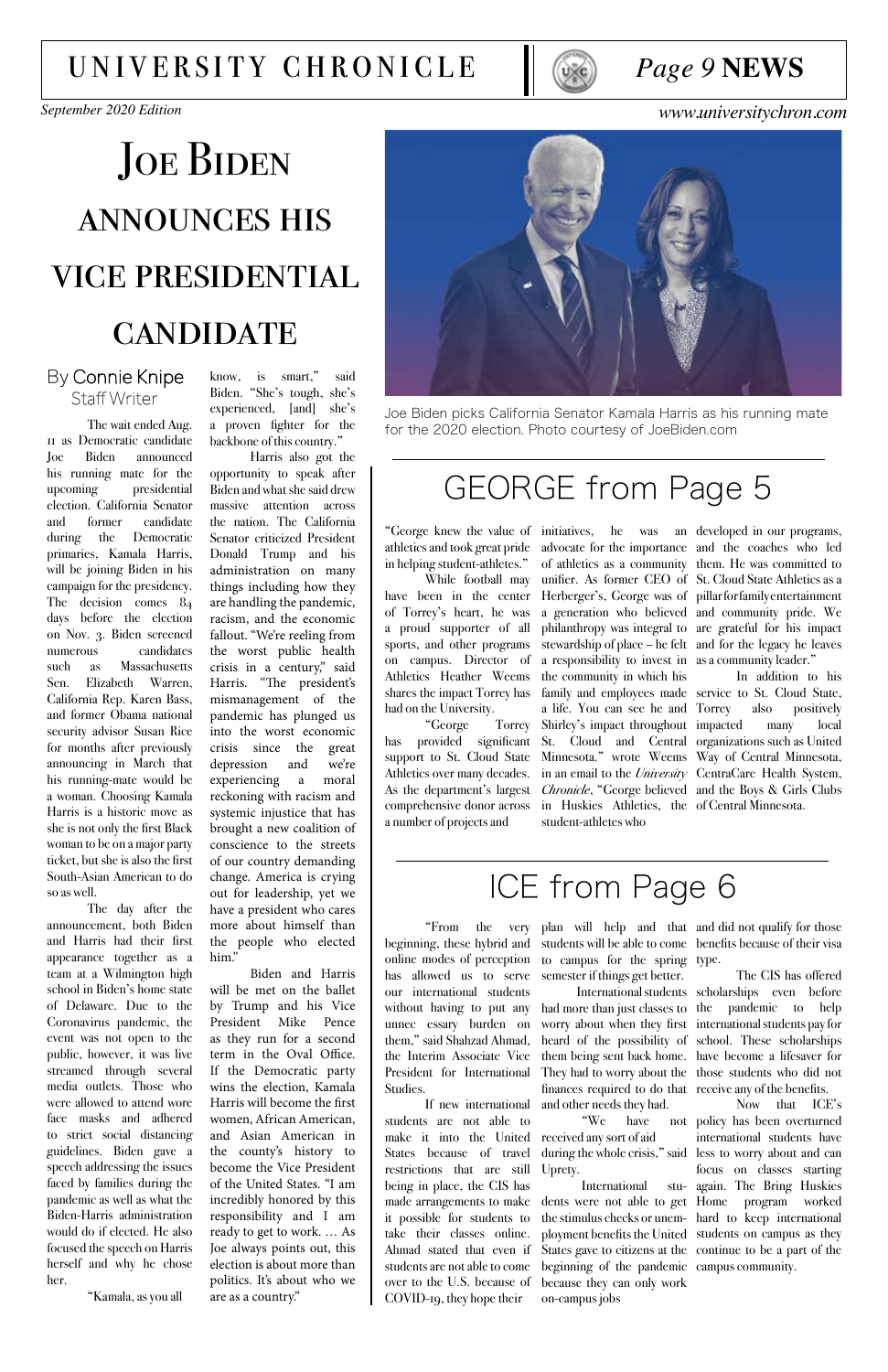## *Page 10* **OPINION**

*September 2020 Edition www.universitychron.com*

## university chronicle



## University Chronicle combating racism

### By Editorial Board

The *University Chronicle* wants to be proactive in the efforts towards an equitable campus and community.

#### The *University Chronicle*:

words that can be construed or taken in a way that would lead

- to them being racist or derogatory.
- language that is insulting or derogatory in any sense whether written or spoken.
- will give every student
- equal opportunity to cover and report on any stories.
	- will uphold the principles and values of equal and fair treatment for all people.
- promotes mutual respect with the humane and compassionate impartial fair guidelines to ensure a unifying presence.
- actively works towards covering news from every community on campus and St. Cloud to ensure that all voices have a chance to be heard and valued.

progress and will continue to evolve with equitable practices.

hateful language, words of a racist nature, and

*If you have any questions or concerns, email us at universitychronicle1924@ gmail.com*

The *University Chronicle* understands that this work is an ongoing

The *University Chronicle* will not tolerate:

## Dear readers,

## same dream new

## **BEGINNINGS**

#### By Matt Auvil Editor-in-Chief

Writing has always been a fundamental part of my life; I have always loved writing stories, creating worlds and people with the paper and pen. This same idea has continued as I moved through my education, as a writer and later an editor for the high school newspaper, and writer for the yearbook. Now, in my higher education I have continued to write and that same passion led me to the *University Chronicle.*

Joining the team my freshman year, I never envisioned the journey I would take, becoming the lifestyle section editor (now the variety section) and now I am taking on the amazing opportunity of Editor-in-Chief.

## JOB PENINGS

Everyday since I have taken this role I have found myself formulating ideas and thoughts on what can make the *University Chronicle* become bigger and better during my time as Editor-in-Chief. I can't wait to share them with all the writers and readers along the way.

I have found there is so much passion in writing, a writer can take a reader to the news happening in city hall, to the happenings in downtown, or even down on the ice to recap a hockey game. No matter where you are or where you are going, a

story can take you somewhere you might not have ever found yourself before.

I think the best part of it all is that anyone can do it, no matter your major, your interests, or your skill. You can write, you can tell a story by simply putting your mind to it and a few sentences later, boom. You have a story in front of you.

What a wild ride 2020 has already been, saying goodbye to my former colleagues over Zoom with my Wifi out of a tin-can at home and having to learn the hard parts of this job over phone, learning how to master this position has not been an easy one, though I wouldn't have it any other way. It wouldn't be life if there weren't a few roadblocks in the path.

As the world

continues to change, it can be difficult to see what is coming, but once you get to that light at the end of the tunnel, wouldn't it be fun just to look back and read about all the things that took place to get there?

I can't thank Tony Langfellow and Bethanie Barrios enough for entrusting the gold that is the *University Chronicle* to me. It is a real honor to be here and to be a part of such an amazing team. While it won't be a normal fall semester, it doesn't mean it can't be a fun one either.



#### 2020-21

#### SCHOOL YEAR

• COPY EDITORS

• WRITERS

### • NEWS EDITOR

UNIVERSITY CHRONICLE

PLEASE CONTACT EDITOR-IN-CHIEF AT UNIVERSITYCHRONICLE1924@GMAIL.COM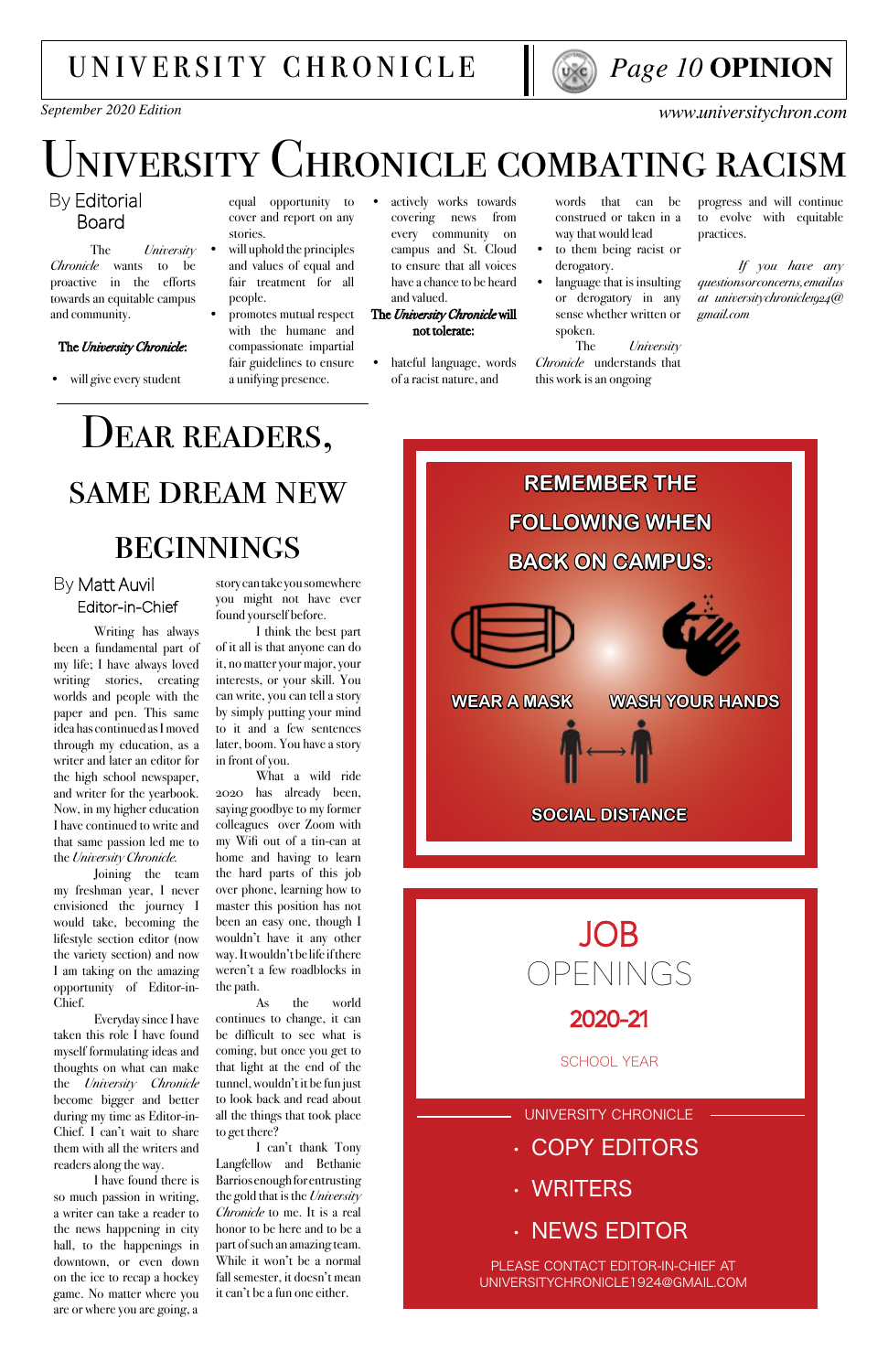## *Page 11* **OPINION**

*September 2020 Edition www.universitychron.com*

## university chronicle



## Anna's declassified college survival guide: Tip #8 give grace to yourself and others

#### By Anna Panek Managing Editor

My dearest reader,

Welcome back to school! Whether that is inperson or online, I hope you find as much joy from classes resuming as I do. For those of you who read my column last year, feel free to skip the next few paragraphs. However, for those who are finding this column for the first time, please let me introduce myself so we can be friends and you'll wave back on campus.

My name is Anna Panek and I am a third year student as this fine institution that I call one of my many homes. I am double majoring in Math Education and Spanish Education, with a minor in Special Education. So yes, I love school and plan to spend the rest of my life at one. When I am not in class, you'll likely see me in my role as a learning assistant or tutor for the math department. In my free time, I try to engage and involve students in some of the organizations I am involved in: the Future Educators Club, the National Society of Leadership and Success, and the Council for Exceptional Children.

The *University Chronicle* welcomed me into the family in the fall of 2018

between you and the person you are extending it to. While it is easier to extend grace when we know the reason, we can't always know. It is much better to assume there is a good reason and understand that we aren't always entitled to knowing it.

I would share stories of when I haven't extended grace to myself, but all my friends and family reading this will get on my case for biting off more than I can chew. So just take my word for it. Deal?

For the times that I do extend myself grace, I know that I am much more at peace and people are almost always understanding of it. More often than not, we have much higher expectations for ourselves than others do and we put a lot of imaginary rules and deadlines on ourselves.

Especially in this unprecedented time (though I do hope we can stop saying this phrase soon), it is even more imperative that we act with grace and offer a helping hand or a smile when we can.

Until next time, take care!

*If you enjoyed this tip, check out my other tips on universitychron.com*

car accident. Thankfully she only had a few scrapes, but her car was pretty badly damaged. Anyway, it was a very humbling moment when I should have extended grace until I knew the whole story.

This story is just one of many examples where we can be humbled by our quick reactions to something. It's amazing how much smoother one's life can be when we extend grace to others first and ask questions later.

Now for a story where grace was extended. A few semesters ago, I was working on a project and needed help from a friend to complete it. My friend had graciously agreed to help me and then I hadn't heard back from them for a few days, which was out of character for them. Anyway, I extended grace, assumed they probably had a good reason for not responding, and pushed my project off to the side as it was a self-made deadline anyways. A week and a half later, I finally heard back from my friend, with the favor I needed done, and apologizing for the delay. The person had a stressful household for a while due to a parent being in between jobs.

Extending grace first always builds a better bond

time you were extra kind to yourself? When was the last time you were extra kind to others?

If you are like most people I know, it is much easier to answer the second question. Most people are kind to others; we share a smile, we open a door, we pick up slack when someone else needs it. However, sometimes we put ourselves on the figurative back burner when it comes to being kind.

When we get stressed, full of anxiety, or heightened emotions of any kind, it can feel more natural to put grace to the side. Usually, when this happens, 20/20 vision gives us a little kick in the backside.

Let's start with a short story of when I got a slight kick my sophomore year of high school. I was taking a business class and working on a presentation with a classmate of mine. We had a full week to prepare and I had felt like I had done a lot of the work. On the last day, we got a full class period to work on it. She didn't show up. I let my emotions get the best of me and got upset. Halfway into the class period, my teacher got a phone call. She answered it, nodded a few times, hung up, and walked over to me. My partner had gotten into a

as a young writer for the variety section. My second semester on campus, the Editor-in-Chief (EIC) took a chance on Matt (the current EIC) and I and let us run the variety section. And the rest has been history in the making. For our peers who scoffed at the variety section (you know who you are), well now we are running the entire *University Chronicle*  with pride and big goals for the future.

This column came to be last fall when I realized that I had learned a lot during my freshman year of college and I really wished someone would have told me some of those lessons like I watched in *Ned's Declassified School Survival Guide* that got me through middle school. After a few columns, word got around and I was getting asked when my next tip would be posted. Hopefully these tips are helping some or at least making a few eyes roll with my bad jokes and puns.

Anyway, down to business. Tip #8 for the column and the first for this school year is to give grace to yourself and others, and in that order. Grace has lots of definitions, but in general means goodwill and kindness.

When was the last

## Response from Student Government to the murder of George Floyd

#### By SCSU Student Government

May 25 was a day of grief for America. A black man, George Floyd, was lynched in broad daylight by police officers in uniform for the mere accusation of check fraud.

George Floyd did not resist arrest nor threaten

we all become active antiracists and demand justice for the innocent lives lost due to police brutality and institutional racism.

#### Black Lives Matter.



charges against the police officers responsible for Floyd's murder is the least we can do to show that black lives do in fact have value in this country. We need to do more than just offer prayers and demand for instant change.

The death of George Floyd should be a wake-up call for all of us, it is time

people for decades. The system has failed to serve justice to people of color, and especially black people, not just today but over the previous decades. The Student Government took this news with a heavy heart and we would like to give our condolences to the black community of our campus. We believe pressing

a police officer. It is outraging to see innocent lives lost and see property have more value than human life. This act of racism was captured on camera, but there are many acts of racial discrimination that are left uncaptured.

Institutional racism has been engraved in this country for ages and has targeted and demeaned black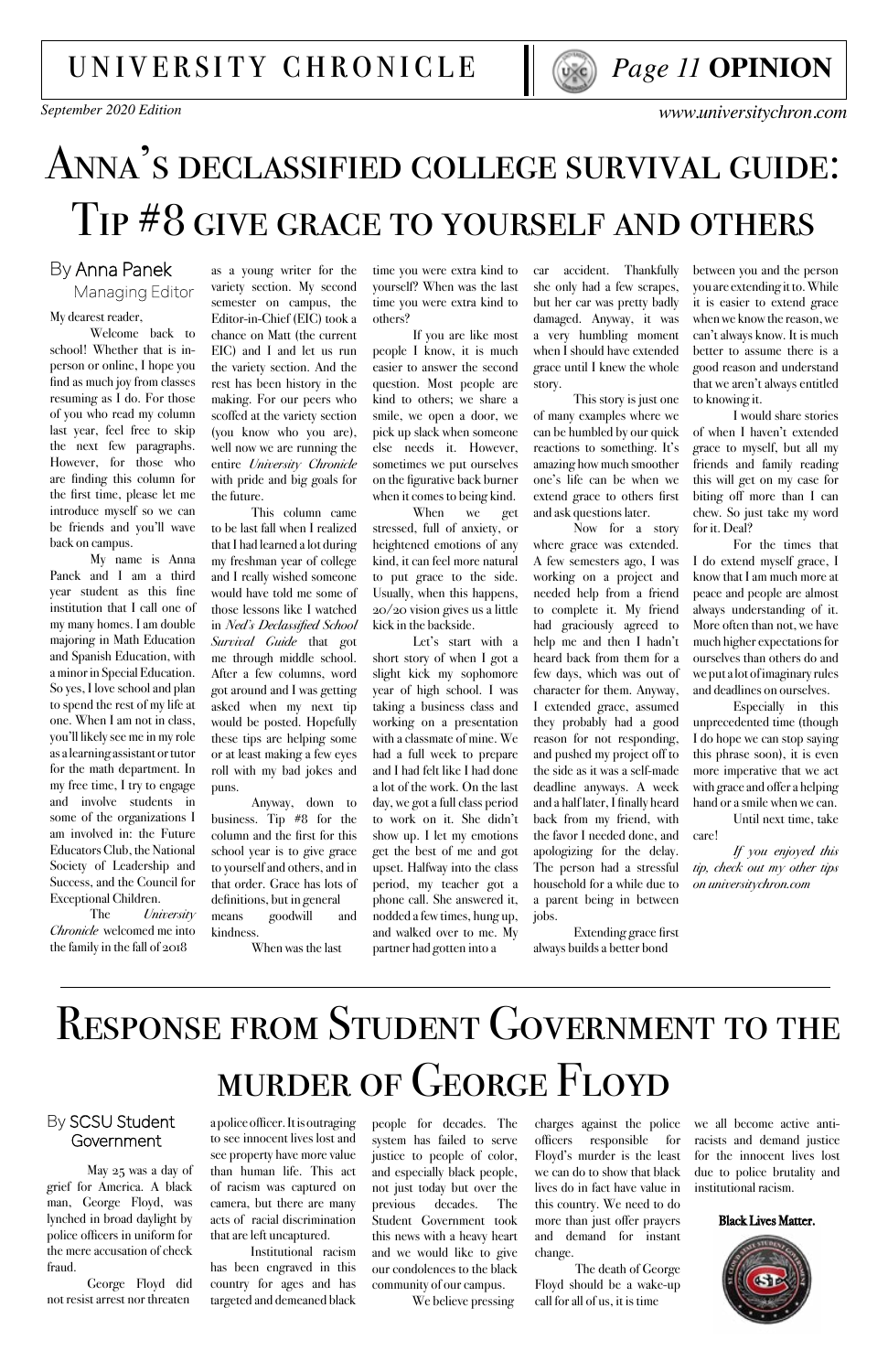

*September 2020 Edition www.universitychron.com*

## CORN DOG DAYS OF SUMMER

## university chronicle



#### By Tim Speier Asst. Managing Editor

As fairs around the country are canceled due to concerns surrounding COVID-19, Miller Concessions is adapting to the recent changes to bring some of the fair to St. Cloud.

The owner of Miller Concessions, Rob Miller, along with many other businesses this year found themselves closed for an extended period of time or having their seasons destroyed altogether. The cancellation of the Minnesota State Fair and the Benton County Fair are just some of the bigger events that were scheduled to take place over the summer season.

"We do over 70 events in the summer and

right now 65 of them have been canceled. We're just trying to salvage our season a little bit." said Miller.

Of those 65, SCSU's own 2020 Lemonade Concert and Art Fair was



As fairs cancel around the country, you can still scratch that fair food itch. Photo credit: Tim Speier

## depresses at the same time

#### By Myles Hoglund Staff Writer

*Warning: Story spoilers will be featured in this review.*

Naughty Dog has been one of the top developers in video games ever since their PlayStation debut with "Crash Bandicoot" in 1996, from the fantastical sandbox of the "Jak and Daxter" series to the swashbuckling adventure of the "Uncharted" series. Naughty Dog knows how to make some stellar games. But jump to June 14, 2013 and a brand-new title would be released for the PlayStation 3, that being "The Last of Us". "The Last of Us" is an action-survival horror game which follows Joel and Ellie on a cross-country journey in a violent and deadly zombielike apocalypse, while also being a more cinematic and character-driven game



complete the game, there is a LOT to talk about so let's get started with the positives. Visually, the game is absolutely gorgeous. The first game was released relatively late in the PS3's life cycle, so it really took advantage of the graphical capabilities and the same goes for the sequel. With the PlayStation 5 on the close horizon, the developers and animators REALLY elevated this game to look stunning on the PS<sub>4</sub> and it shows. From the light shimmering through an open garage door, the flow of the grass in the wind, the strong currents of water and even the facial animations and character movements are near identical to real life without having any uncanny valley qualities.

See GAME on Page 14

compared to other games at the time.

"The Last of Us" was heavily praised for its characters, story, visuals and gameplay, not to mention selling over 17 million copies by July 2018 (which was helped by a PlayStation 4 port that was released in July 2014). Now personally, I really enjoyed "The Last of

Us", while I don't think it's a 10/10 as many gaming outlets say, I can't say I don't see why. The story wasn't entirely original (just think "The Walking Dead" and "Children of Men") and the gameplay left more to be desired, but it was elevated by the characters of Joel and Ellie and the performances of Troy Baker and Ashley

Johnson and the musical score by Gustavo Santaolalla. Now after the critical and financial success and releasing "Uncharted  $4$ " in 2016, fans had to wait nearly 7 years for the sequel. Does that long gap in waiting become justified? Let's find out.

Because of the near 21 hours it took me to

The "Last of Us Part II" maybe should have ended with part 1. Photo courtesy of Naughty Dog

canceled on May 1 and Miller would have at least 6 stands at the fair originally scheduled for June 25. To salvage their season Miller Concessions set up shop in the parking lot of Crossroads

days a week due to the popularity.

"A lot of positive feedback from the customers thanking us for getting out doing that kind of stuff," said Miller. "It was very strange to us to have them say that, it feels good that they're so appreciative that we're actually out there with the cheese curds and corn dogs."

Although there won't be any cheese steaks on a stick, Miller said that they will serve the staples of the fair and their best sellers. Cheese curds, corn dogs, and donuts can all be washed down with a fresh squeezed lemonade seven days a week from 11 a.m. to 7 p.m., though they often stay open untill 9 p.m. or later depending on the lines.

## THE "LAST OF US PART II" BOTH DISAPPOINTS AND

Center mall in St. Cloud.

The concessions at Crossroads Center opened on June 4. Originally open Thursday to Sunday from 11 a.m. to 7 p.m. they have decided to stay open seven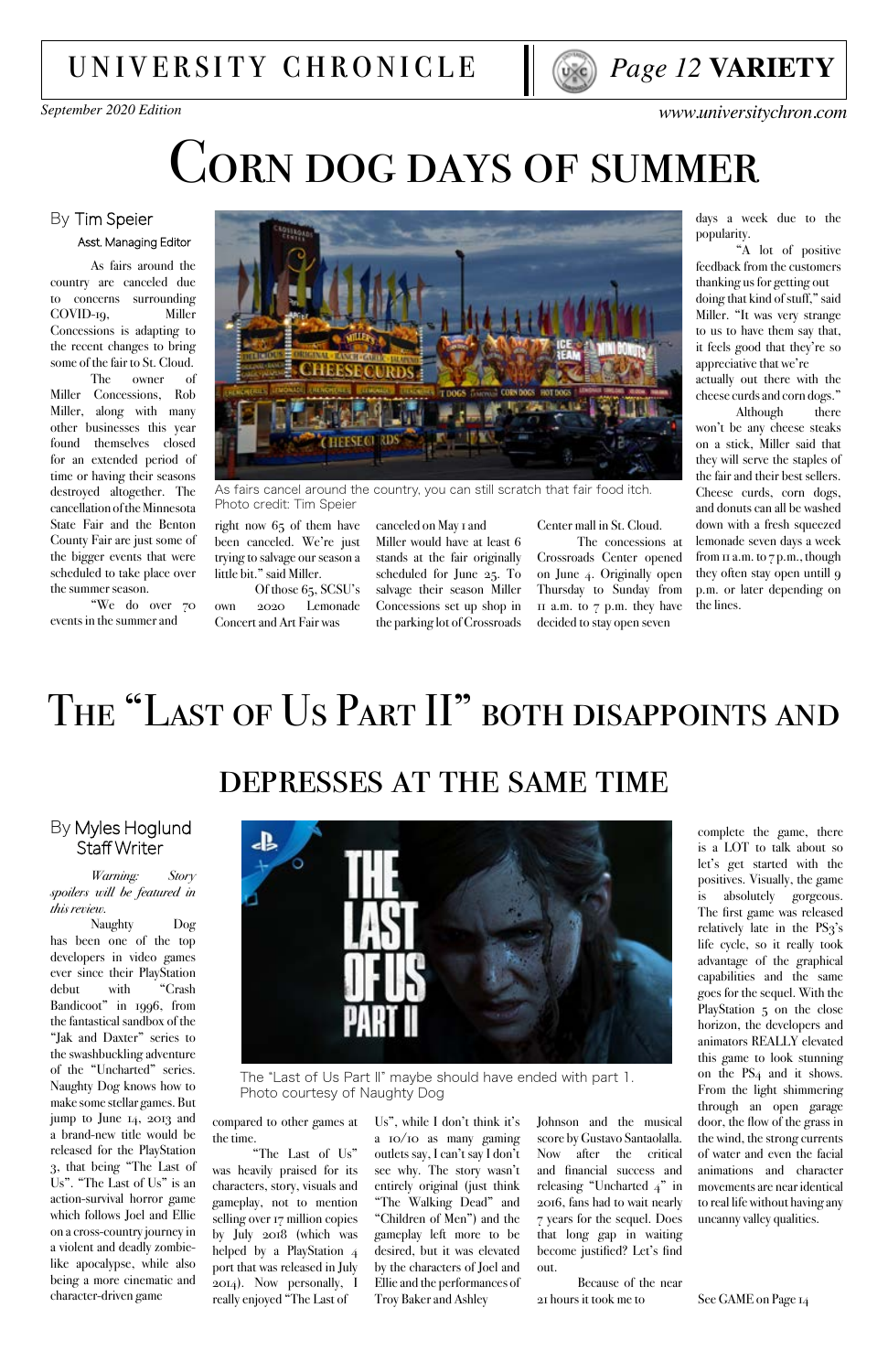*September 2020 Edition www.universitychron.com*



## COVID-19 pandemic and Stay-at-Home order have been affecting people's mental health

### By Sarah Bunich Staff Writer

With many states having their own Stay-at-Home orders for the past three months, people have had their lives take on major changes. Job losses and social distancing have been the major changes happening that are affecting people's mental health.

a history of mental health issues are more likely to be affected during the Stay-at-Home orders.

"Being in self isolation people who have a history of cycles of depressive episodes can face more of them during this time," said St. Cloud State's Director of Counseling and Psychological Services John Eggers, PhD LP. "Besides just depressive episodes people have more anxiety due to the unknown of what is going on."

Stay-at-home orders alcohol. and job loss because of the pandemic have changed a lot of people's everyday life

Individuals who have try keeping in contact with which can cause people to have a different mentality. Eggers suggests people make a schedule for their days, like getting up at a certain time and set times to work or do activities around the house in order to keep a sense of a schedule people are used to having. That helps keep anxiety and depression lower. Eggers also stated people should friends and family by calling or video chatting with them to help everyone not feel as isolated or alone.

SCSU's Healthy Huskies program is a health resource on campus that connects students in order to help each other have a healthy life and bring awareness to health and wellness. Before COVID-19, Healthy Huskies did activities around campus that incorporated fun activities and learning about different topics from mental health to learning about

Healthy Huskies program and Health Services at SCSU have been taking



Counseling and Psychological Services are located in Eastman Hall. Photo credit: Tim Speier

precautions in order to still meet the needs of the University's students with social distancing recommendations and closing of gathering places.

 "Our peer wellness coaches are hosting meetings on zoom twice a week on Mondays at 2:30 and Wednesdays at 10: 30 for students to go on to check base and talk with people

of light, making it quite vary based on composition of the rock as it burns. the display of beauty in our universe.

about what is going on and how they are doing," said Assistant Director of Health Promotion and Marketing, Erica Karger-Gatzow.

Karger-Gatzoq also stated the clinic on campus is taking calls from students before they come in to decrease contact with people.

thousands of particles enter the Earth's

The CDC has not released a statement saying during the Coronavirus

 (COVID-19) pandemic and Stay-at-Home orders that

there has been any increase of suicide rates. They have made a web page with information and helpful tips for people to read in order for them to help them as well as others with their mental health.

## PERSEID METEOR SHOWER LIGHTS UP THE NIGHT

### By Connie Knipe Staff Writer

As the summer months begin to wind down and events continue to be canceled due to the Coronavirus outbreak, there is one light show that will go on no matter what. The Perseid meteor shower streaks across the night sky every year starting in the middle of July and going until the middle of August. It is one of the greatest meteor showers of the year with 50 to 100 meteors visible to night sky watchers per hour. But what's so special about Perseid meteors? Every year,

after dark as well. Try to find an area that is far away from light pollution of cities and a broad expansion of sky to gaze for optimal viewing. The moon will be out around midnight during peak time and its light will cause viewing to be a little difficult; however, there will still be plenty shooting stars to see. The peak times to watch were Aug. II and 12 of this year. If you can't get out during the peak time, don't worry. The shower will continue throughout the month of August, so grab your popcorn and bug spray and enjoy the show!

The Perseid meteor shower is best viewed in the Northern Hemisphere right before dawn, but for families who have little ones with bedtimes, one can sometimes spot the meteors right

"Don't expect to find meteorites after a meteor shower [though]," NASA warns. Like many beautiful things, meteors don't last very long as their fragile material burns up as they fall towards Earth. It's very rare for a space rock to survive all the way to ground level. There are roughly 30 meteor showers each year that are visible to the naked eye. NASA states on their website that meteoroids "are pieces of other, larger bodies that have been broken or blasted off. Some come from comets, others from asteroids, and

some even come from the Moon and other planets. Some meteoroids are rocky, while others are metallic, or combinations of rock and metal." When entering the

Earth's atmosphere,

that explode and create meteoroids are called asteroids and leftover comet brighter and longer streaks "meteors" and their colors

atmosphere and are so small that they usually disintegrate before reaching the Earth's surface. The particles burning tend to leave a trail of light behind them and have led people to labeling them "shooting stars."

According to the National Aeronautics and Space Administration (NASA), one of the biggest differences between Perseid meteors and regular meteors is that the Perseid meteor shower contains more "fireballs." These fireballs are created by larger particles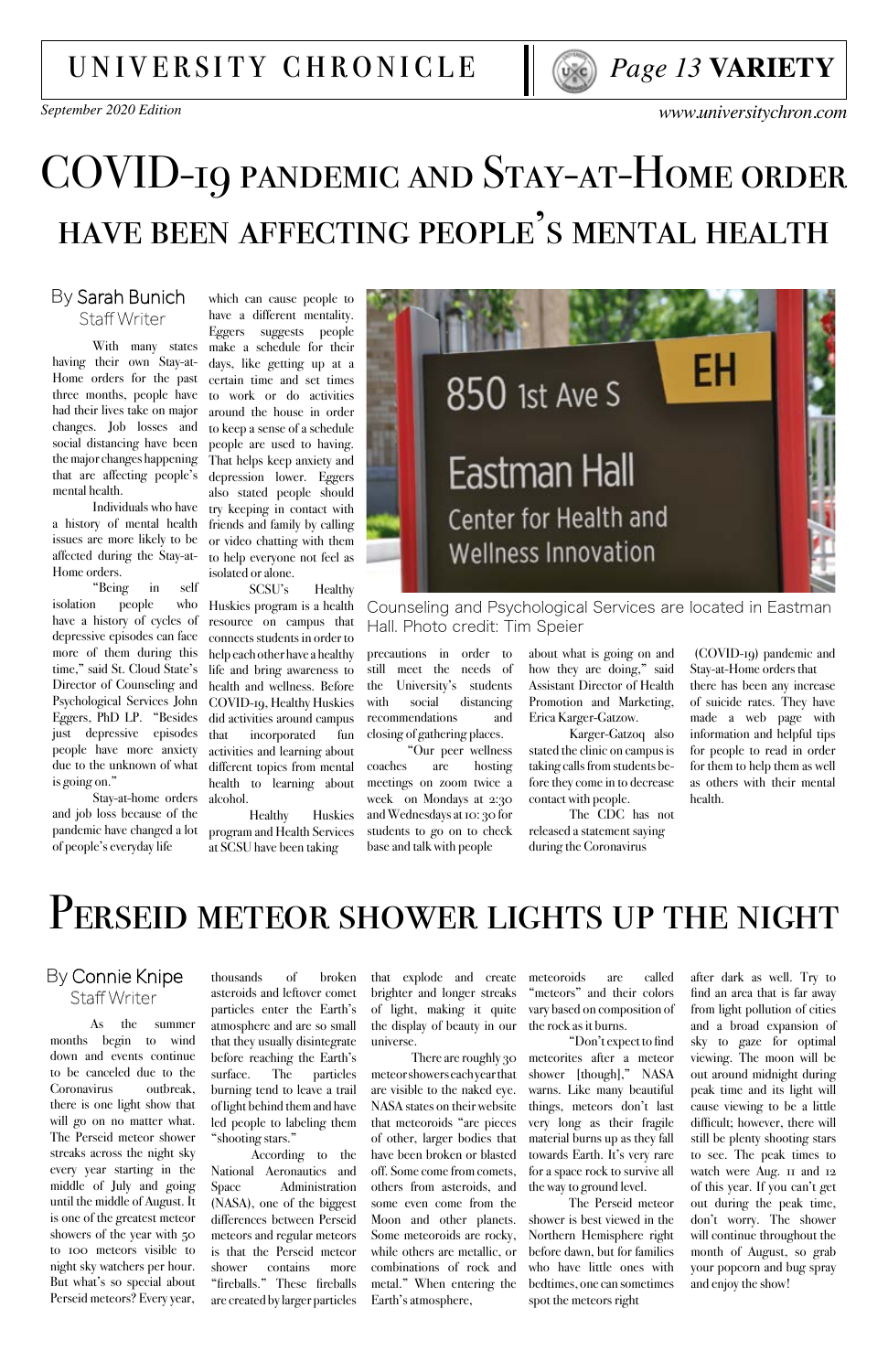The gameplay has been notably improved compared to the first, while also retaining the action/stealth elements the original had.

There's not only newer enemy types that have different behaviors and weapons depending if they've found you or not, but there's also more variety of how you can approach them. Some areas you could use tall grass and indoor corners to hide and silently deal with them, others have vertical obstacles that give you more of a high ground rush of a gunfight, some can even have the human enemies and the zombie-like infected fight against each other, and you can use the chaos as a distraction as you escape or gather supplies. There's also better enemy A.I this time around. Not to hate on the first game but there would be several situations where Ellie or other companions would behave erratically while somehow not gaining the attention of your enemies and the slightest mistake you would make will get their attention. However, in my playthrough, I never experienced that level of comically bad enemies of the first game. The acting for the most part was on par with the first game, specifically Troy Baker's Joel and Ashley Johnson's Ellie.

the infected through an echoey hallway, and even the nails on chalkboard-like sound of pulling an arrow out of a body. All the sound effects have a gritty but impactful punch and are best appreciated with a good pair of headphones. While these

While Joel doesn't get as much screen time compared to Ellie (we'll get to that when we get to that), both have some standout moments that really elevated specific moments in the story (again we'll get to that). The upgrades from the previous game make a more fleshed out return, not only giving a more logical layout but also caters to different kinds of playstyles. Some upgrade areas have a stealth focus, gunplay, health and combat. While some upgrades were more helpful and interesting than others, I never really felt cheated for taking one area of upgrades and another. Like how the visuals dramatically improved over the first game, so did the sound design. From a shotgun blasting a head open, the screeching of

positives are noticeable and are improvements over the first game, they're honestly pretty minor compared to the biggest flaw of the entire game, the story. Not only is it one of the more polarizing aspects to the entire game, but it's what many people (myself included) were looking forward to the most. Many people love it and many people hate it and unfortunately, I'm in the latter. The problems start right in the first few hours, Ellie is berated because of her kissing her now girlfriend Dina last night, but do we get any context as to why or how this happened? Yes, but only after nearly 17 hours of gameplay. This extends further when Joel is killed by a new character, Abby and this not only kickstarts the main plot of the story, but it creates many problems. We don't get the reason why Abby did what she did until roughly 3/4th into the game (that's still hours and hours of play) and while it's an understandable motivation, Not only didn't I care or connect with Abby, but it's never explained how she was able to find out Joel's last name or what he even looks like, so it's really a wild coincidence she and her

group were able to find him the way they did.

Not only is Joel's death more shocking than heartbreaking because it happens in the first hour of the game, but there was no real emotional shift afterwards, there's no scene of Ellie getting to Joel's body, burying him, having a funeral or anything like that. The scene just happens and then immediately after, Ellie and Dina are at his grave talking about going after Abby and getting revenge.

Despite Ashley Johnson's performance, I

never really connected with his death and it's made even more difficult to care for it when there's constant flashbacks after the events of the first game. Going back to Abby, we not only figure out her motivation after hours and hours, but we also get to PLAY as her for hours and hours. Not only is her gameplay not that different compared to Ellie's, but her design as well doesn't really make you care.

You have a scarred and frail 19 year-old Ellie meanwhile you have a tall and muscular Abby who has a constant scowling facial expression.

I had no real connection with Abby's character or the people she comes across, even more so when you play as Ellie and kill Abby's accomplices, the game forces you to care about these people and it just doesn't work. And it's even more frustrating because when you play as Abby, you experience some of the best combat sequences in the game like climbing through tall skyscrapers and feeling Abby's vertigo or riding on horseback through a burning village.

The game is riddled with flashbacks on both storylines and it really damages the game's pacing. It honestly feels like you're playing two games in one. Not only are the side characters in Abby's story uninteresting and dull, but the same can be said for Ellie's story as well. Dina is fine when she's interacting with Ellie and working off of each other, but as her own character she's not that engaging. The same can be said for Dina's ex-boyfriend Jesse who gets wrapped up in the action. Not only does he die in a very anticlimactic way, but he's pretty bland in comparison to Ellie and Dina. The story also has unanswered questions that don't really get explained like: Why did the two factions, the WLF and the Scars start fighting each other in the first place? If the Scars had their own island to live on with no infected in

sight, why didn't they just stay there? When Joel's brother Tommy gives Ellie new information on where Abby is near the end of the game, why doesn't he come with her? Especially when he went after Abby before Ellie did in the first place. When Ellie doesn't get her revenge and instead let's Abby go, why did Dina leave? Did she die? Did she go back with Tommy, or somewhere else?

The last few questions in particular really stick out in the story. Throughout the game, it's made clear that Ellie is not emotionally and physically ready for this revenge. In fact, she pukes and falls to the ground after killing one of Abby's friends. By the end, Ellie tries to have a normal life with Dina, but Ellie tries again to kill Abby. She almost has Abby drowned but a quick flashback to Joel makes her give up and let's Abby go on, even after Abby bit two of her fingers during a fistfight. By the very end, Ellie comes back, but Dina is gone, and Ellie is left with absolutely nothing.

I understand that the flashbacks and letting the player play as Abby is supposed to humanize her and try to have the audience relate to her in some way, but it's rather depressing and strange that the person who killed Ellie's father figure is left with freedom and a child companion named Lev and Ellie lost her girlfriend, the child they raised together due to Jesse impregnating Dina beforehand and her ability to play the guitar that Joel gave her. I'm not saying there are good moments in the story because there are. Most of them are flashbacks with Ellie and Joel or even in the present day where the player experiences Ellie's PTSD through her hands shaking or hallucinations, but they're either very minor and don't last long or are unfitting in the overall pacing. The story isn't the only problem with this game; there are certain aspects to the gameplay that make it especially tedious and boring. When scavenging

 for supplies, you have to open individual drawers, closets, or lockers to look for them and while it's not especially tedious in the first couple of hours, it gets tedious afterwards especially when opening a drawer in particular. For example, I'm in a room and have to open a desk drawer to look for ammo, I open the drawer and the character I'm playing looks inside the drawer for 1 and a ½ seconds before actually giving you the option to press a button and grab the ammo. I know this doesn't sound like much but when you scavenge for nearly 21 hours, it can get really tedious.

Overall, "The Last of Us Part II" is a major disappointment and letdown from the previous game. I can't say I fully regret playing because the positive aspects I mentioned did stick out and some were improvements over the first. However, the messy story, pacing and uninteresting characters make this quite a letdown. I am aware that major critics and even casual fans still really enjoy this game and I'm glad they do but I am not one of those people. I give "The Last of Us Part II" a score of 2 out of 5 huskies.



*September 2020 Edition www.universitychron.com*

### university chronicle

## GAME from Page 12



### 2/5 Huskies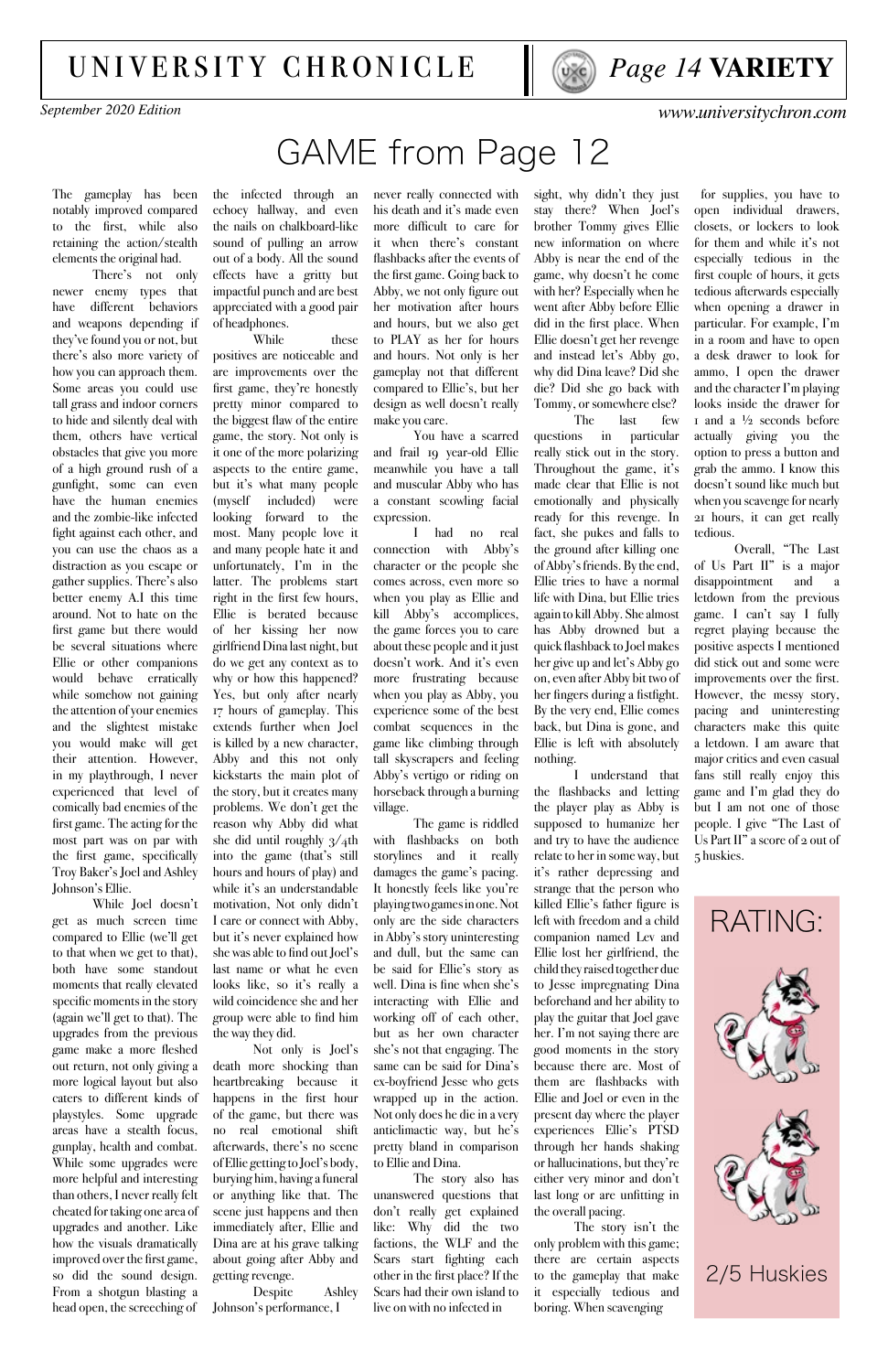## *Page 15* **VARIETY**

*September 2020 Edition [www.universitychron.com](http://universitychron.com/)*

## [university chronicle](http://universitychron.com/)



How to win: Direct message us your solution on our Facebook page (universitychron) or Twitter (@UniversityChron).



## Sodoku:



|   |  |                | 3 |   | 6 |
|---|--|----------------|---|---|---|
|   |  | g              |   |   |   |
| 7 |  | $\overline{2}$ |   | 6 | 8 |
| 3 |  |                |   |   |   |

Answer Key





Credit: pcmac.org

Credit: puzzles.ca

First person to correctly solve this sodoku by **October 1st** gets mentioned in the next edition of the Unviersity Chronicle and gets a surprise SCSU item! \*\*\* Prizes will be rewarded after the reopening of campus.